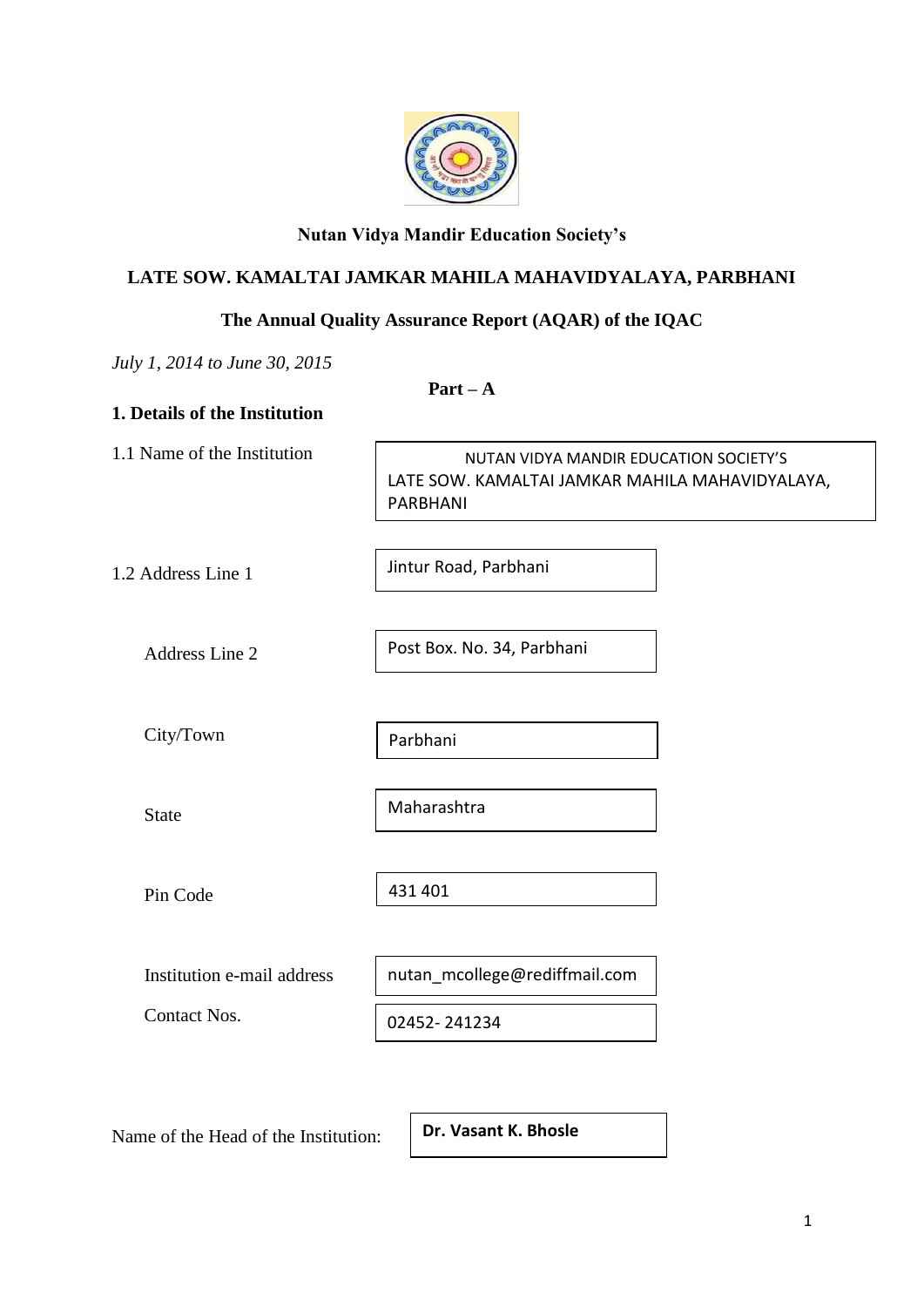| Tel. No. with STD Code:                                                                                                                                                                           | 02452-241234                                               |
|---------------------------------------------------------------------------------------------------------------------------------------------------------------------------------------------------|------------------------------------------------------------|
|                                                                                                                                                                                                   |                                                            |
| Mobile:                                                                                                                                                                                           | 9423143837                                                 |
| Name of the IQAC Co-ordinator:                                                                                                                                                                    | Dr. Devidas R. Bhagwat                                     |
| Mobile:                                                                                                                                                                                           | 9423142956                                                 |
| IQAC e-mail address:                                                                                                                                                                              | drbhagwat29@gmail.com                                      |
| 1.3 NAAC Track ID(For ex. MHCOGN 18879)                                                                                                                                                           | MHCOGN - 13350                                             |
| 1.4 NAAC Executive Committee No. & Date:<br>(For Example EC/32/A&A/143 dated 3-5-2004.<br>This EC no. is available in the right corner-bottom<br>of your institution's Accreditation Certificate) | EC/62/RAR/051                                              |
| 1.5 Website address:                                                                                                                                                                              | www.nymes.com                                              |
| Web-link of the AQAR:                                                                                                                                                                             | http://nvmes.com/iqac/AQAR2014-15.doc.                     |
|                                                                                                                                                                                                   | For ex. http://www.ladykeanecollege.edu.in/AQAR2012-13.doc |

1.6 Accreditation Details

| Sl. No. | Cycle       | Grade | <b>CGPA</b> | Year of<br>Accreditation | <b>Validity Period</b> |
|---------|-------------|-------|-------------|--------------------------|------------------------|
|         | $1st$ Cycle | $B+$  |             | 2004                     | 5 years                |
|         | $2nd$ Cycle |       | 3.02        | 2013                     | 5 years                |

1.7 Date of Establishment of IQAC : DD/MM/YYYY

28/06/2008

1.8 AQAR for the year *(for example 2010-11)*

2014-15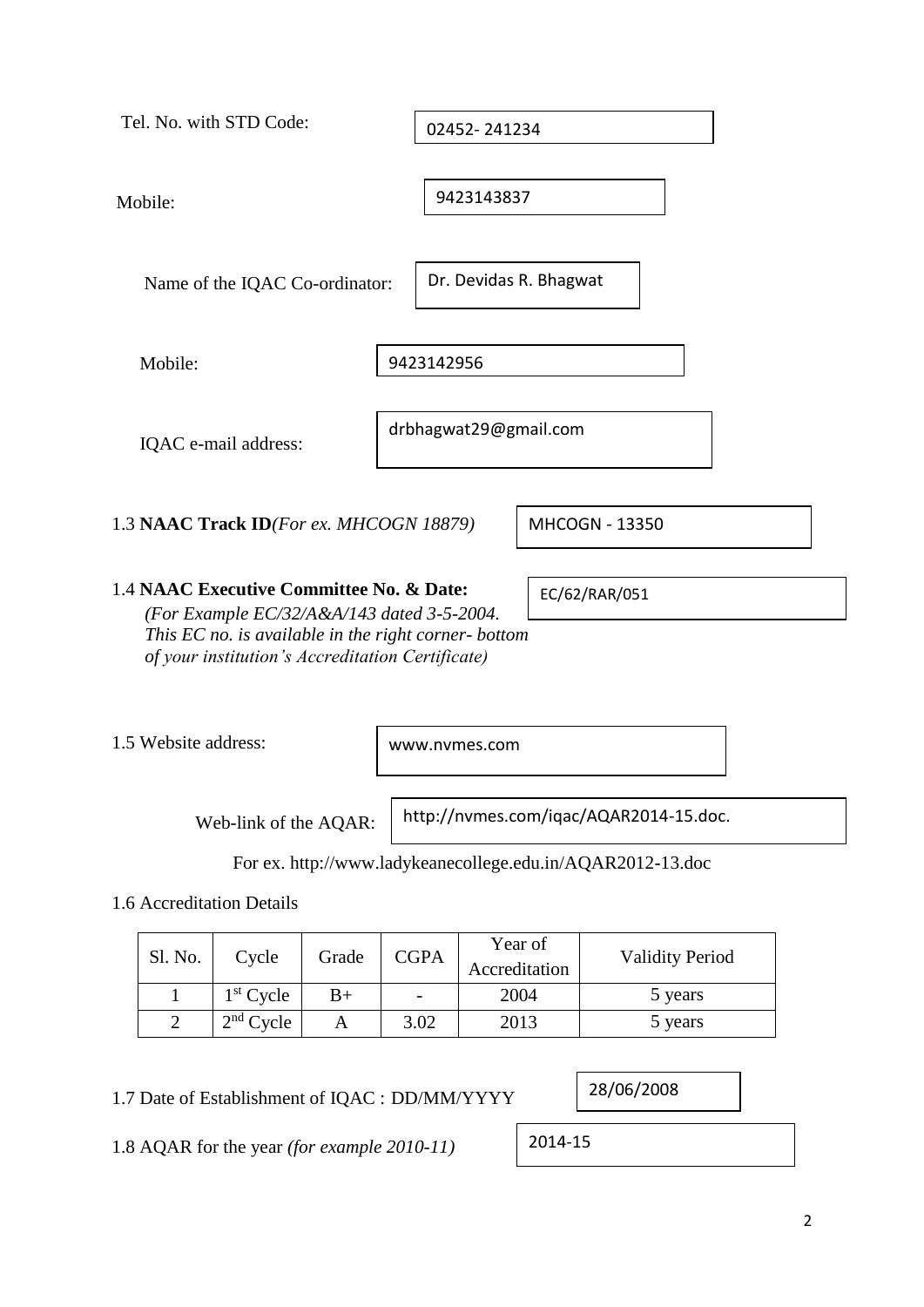1.9 Details of the previous year's AQAR submitted to NAAC after the latest Assessment and Accreditation by NAAC (*(for example AQAR 2010-11submitted to NAAC on 12-10-2011)*

- i. AQAR 2012-13 submitted to NAAC on 28/02/2014 (**online**)
- ii. AQAR 2013-14 submitted to NAAC on 08/03/2016 (**online**)

| 1.10 Institutional Status                                               |                                                                                                                                         |  |  |  |  |
|-------------------------------------------------------------------------|-----------------------------------------------------------------------------------------------------------------------------------------|--|--|--|--|
| University                                                              | Central<br>Deemed<br>Private<br>State                                                                                                   |  |  |  |  |
| <b>Affiliated College</b>                                               | N <sub>0</sub><br>Yes                                                                                                                   |  |  |  |  |
| <b>Constituent College</b>                                              | Yes<br>N <sub>o</sub>                                                                                                                   |  |  |  |  |
| Autonomous college of UGC                                               | Yes<br>No                                                                                                                               |  |  |  |  |
| Regulatory Agency approved Institution                                  | N <sub>o</sub><br>Yes                                                                                                                   |  |  |  |  |
| (eg. AICTE, BCI, MCI, PCI, NCI)                                         |                                                                                                                                         |  |  |  |  |
| Type of Institution Co-education                                        | Men<br>Women<br>$\sqrt{ }$                                                                                                              |  |  |  |  |
| Rural<br>Tribal<br>Urban                                                |                                                                                                                                         |  |  |  |  |
| UGC $2(f)$<br><b>UGC 12B</b><br><b>Financial Status</b><br>Grant-in-aid |                                                                                                                                         |  |  |  |  |
| <b>Totally Self-financing</b><br>Grant-in-aid $+$ Self Financing        |                                                                                                                                         |  |  |  |  |
| 1.11 Type of Faculty/Programme                                          |                                                                                                                                         |  |  |  |  |
| PEI (Phys Edu)<br>Science<br>Commerce<br>Law<br>Arts                    |                                                                                                                                         |  |  |  |  |
| TEI $(Edu)$ Engineering<br><b>Health Science</b><br>Management          |                                                                                                                                         |  |  |  |  |
| Others (Specify)                                                        | Computer Science, B. Voc. (Fashion Technology and Information<br>Technology), UGC Career Oriented Courses-02, Certificate<br>Courses-03 |  |  |  |  |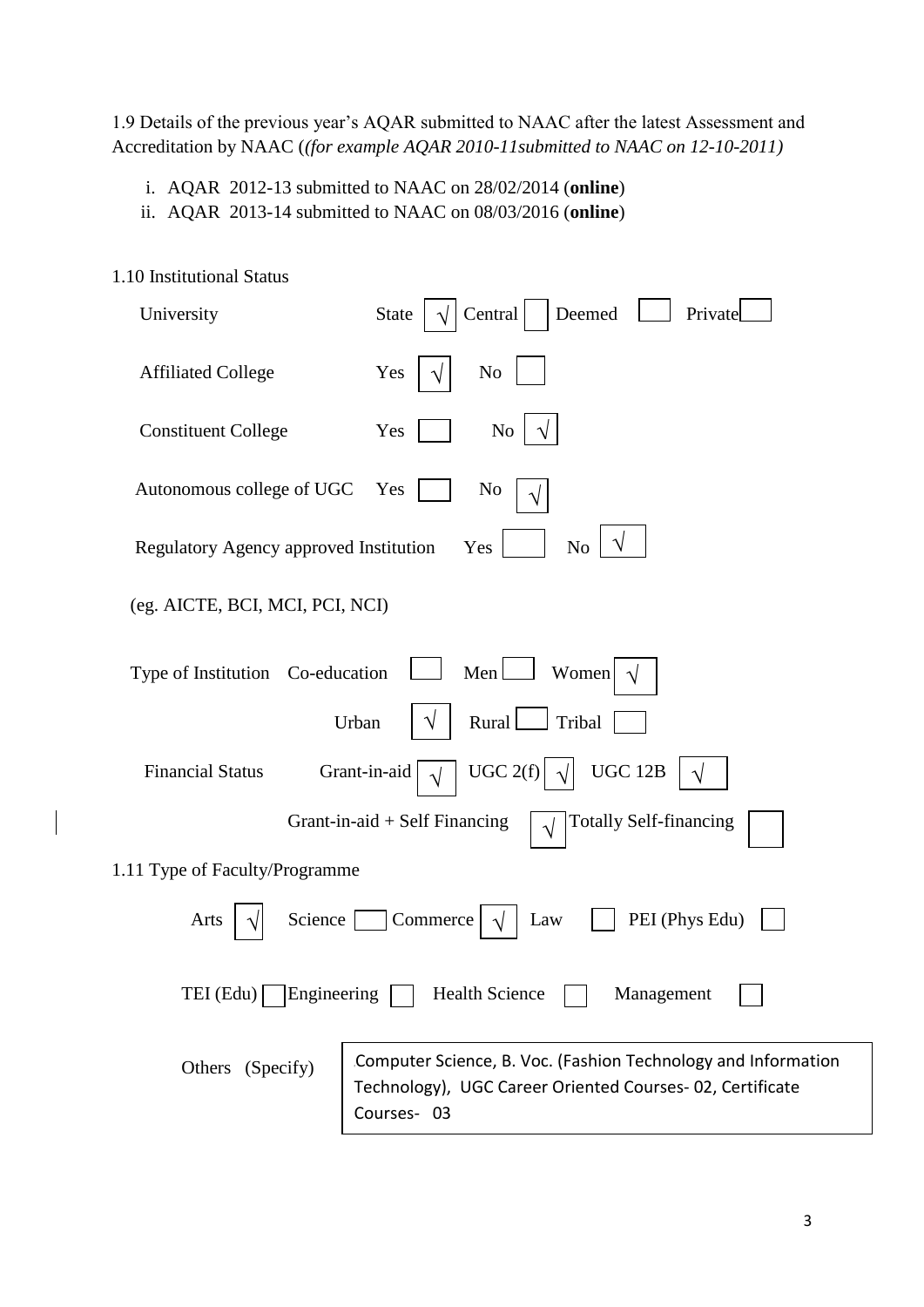1.13 Special status conferred by Central/ State Government—UGC /CSIR/DST/DBT/ICMR etc



# **2. IQAC Composition and Activities**

| 2.1 No. of Teachers                       |  |
|-------------------------------------------|--|
| 2.2 No. of Administrative/Technical staff |  |
| 2.3 No. of students                       |  |
| 2.4 No. of Management representatives     |  |
| 2.5 No. of Alumni                         |  |
| 2.6 No. of any other stakeholder and      |  |
| community representatives                 |  |

2.7 No. of Employers/ Industrialists

| 09 |  |
|----|--|
| 02 |  |
| 00 |  |
| 02 |  |
| 00 |  |
|    |  |
| 00 |  |

| nn |  |
|----|--|
|    |  |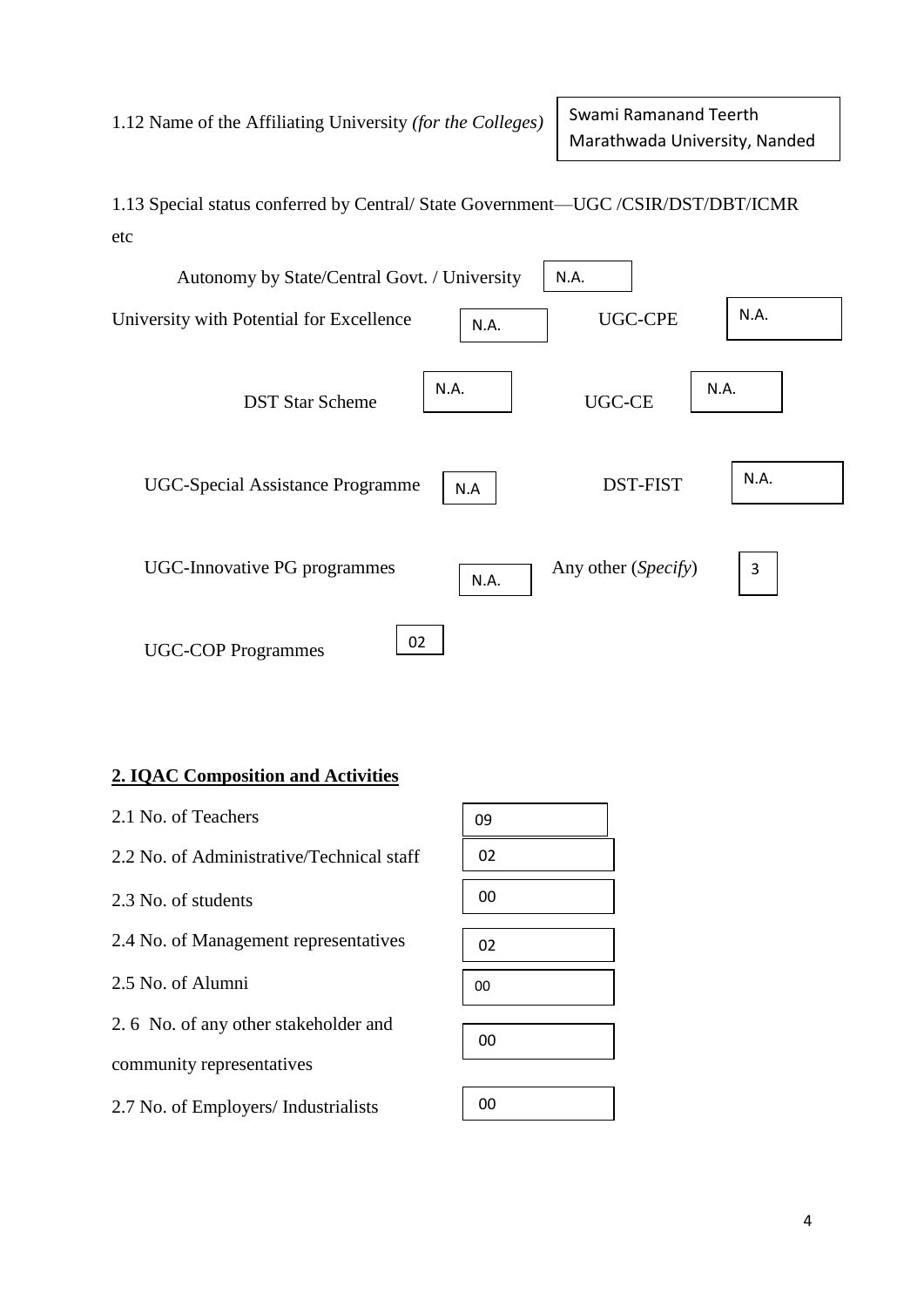| 2.8 No. of other External Experts                                                         | 02                                                                                                                                    |
|-------------------------------------------------------------------------------------------|---------------------------------------------------------------------------------------------------------------------------------------|
| 2.9 Total No. of members                                                                  | 15                                                                                                                                    |
| 2.10 No. of IQAC meetings held                                                            | 02                                                                                                                                    |
| 2.11 No. of meetings with various stakeholders: No                                        | Faculty<br>06<br>03                                                                                                                   |
| <b>Non-Teaching Staff Students</b><br>02                                                  | Alumni<br>Others<br>01                                                                                                                |
| 2.12 Has IQAC received any funding from UGC during the year? Yes                          | N <sub>o</sub>                                                                                                                        |
| If yes, mention the amount                                                                |                                                                                                                                       |
| 2.13 Seminars and Conferences (only quality related)                                      |                                                                                                                                       |
| (i) No. of Seminars/Conferences/Workshops/Symposia organized by the IQAC                  |                                                                                                                                       |
| 02<br><b>Total Nos.</b><br>International                                                  | <b>Institution Level</b><br>National<br><b>State</b>                                                                                  |
| (ii) Themes                                                                               |                                                                                                                                       |
| Sports for Girl Students held on 15 February, 2015.<br>2015 organized by the institution. | UGC sponsored One Day State Level Sports Seminar on Importance of<br>One Day Workshop on 'One Teacher -One Skill' held on 6 February, |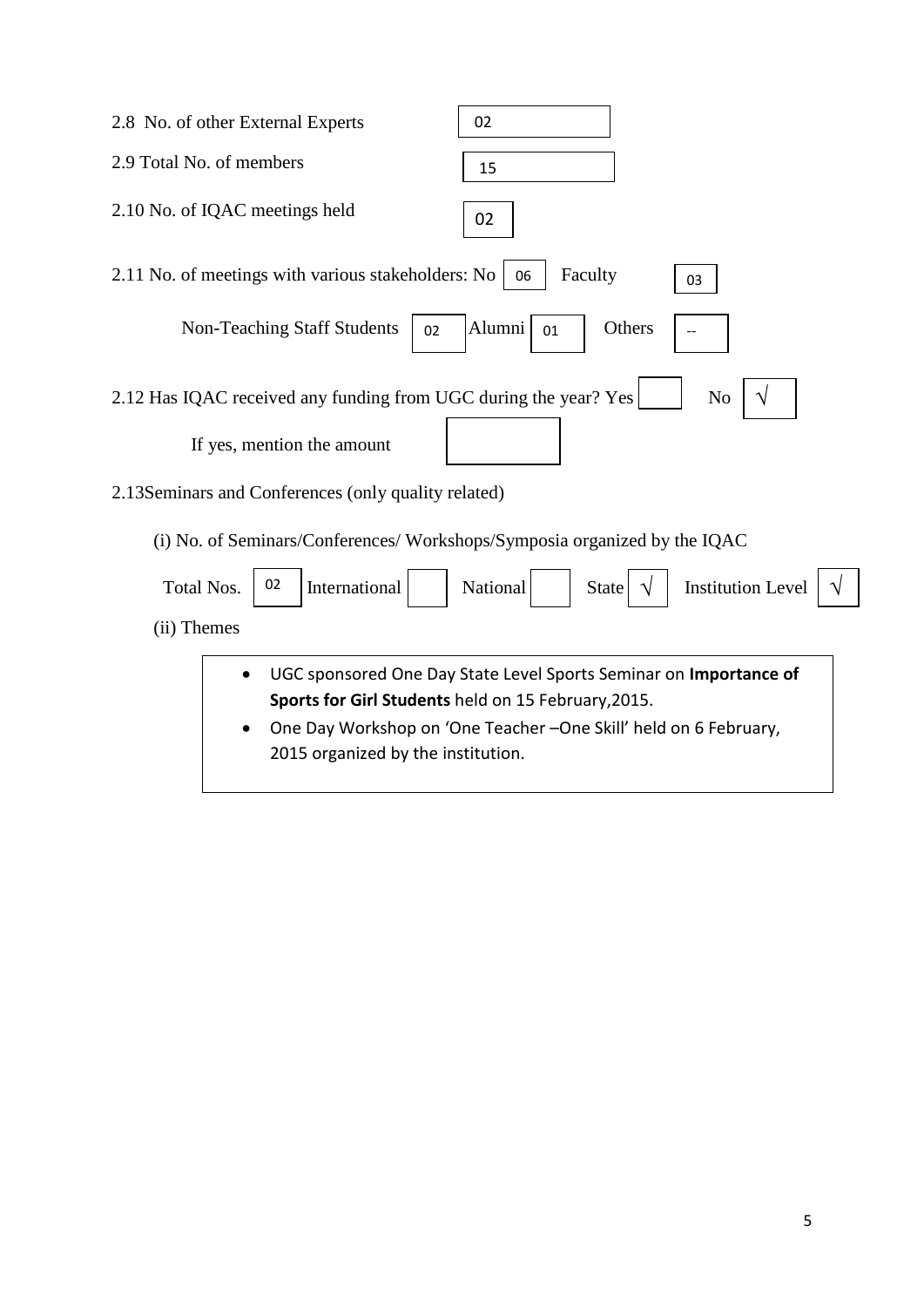2.14 Significant Activities and contributions made by IQAC

- Conducted College Refresher Course From  $18<sup>th</sup>$  June  $-25<sup>th</sup>$  June 2014
- Students induction programme for newly admitted students
- Commencement of New Degree Programme B. Voc. in Fashion Technology and Information Technology
- Organization of **One Day Workshop on 'One Teacher - One Skill'** on 06 February, 2015 organized by the institution.
- Organization of **UGC sponsored One Day State Level Sports Seminar on** '**Importance of Sports for Girl Students'** held on 15 February,2015
- For imparting the research culture in the Institution, the Institution has taken initiative. IQAC encouraged the faculty to register for Ph.D. and qualify in SET/ NET. As a result, eight faculty members registered for Ph. D., two faculty members awarded Ph. D. in respective subjects and One faculty member qualified in SET Exam.
- IQAC encouraged the faculty members for undertaking MRPs and completing it within stipulated time. As a result, one faculty member completed and submitted the MRP and four MRPs are ongoing.
- Students participated in District Level Research Festival 'Avishkar -2014' organized by KKM College, Manwath on 09 Feb. 2014 and stood second in it.
- Use of innovative teaching methods such as Power point presentation, Group Discussion, Seminar, Networking etc.
- Use of CMS software for various official work
- Encouraging the faculty for the use of ICT in teaching and learning process.
- The institution has established various forum in various Departments.
- Applied for UGC-CPE Status
- Applied for RUSA

# 2.15 Plan of Action by IQAC/Outcome

 The plan of action chalked out by the IQAC in the beginning of the year towards quality enhancement and the outcome achieved by the end of the year \*

| Plan of Action                                | Achievements       |  |
|-----------------------------------------------|--------------------|--|
|                                               |                    |  |
| Increase in publication of research papers in | Total publication: |  |
| International, National and State level       | International: 08  |  |
| Conferences as well as reputed Peer           | National:22        |  |
| reviewed and non-peer reviewed Journals       | State:01           |  |
|                                               |                    |  |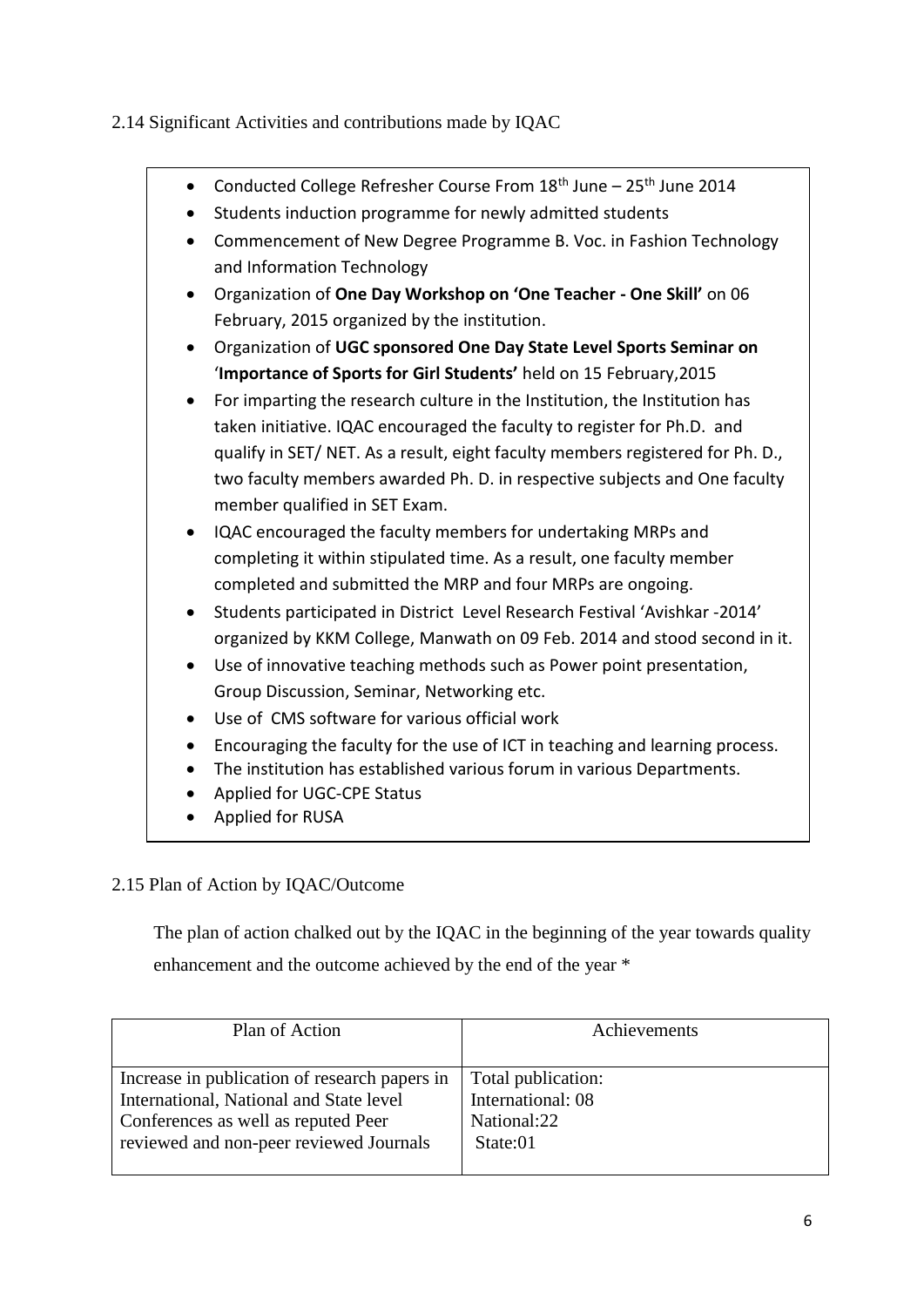| To motivate the faculty members for<br>research                                            | Some faculty members participated and<br>presented research papers in International,<br>National and State level seminar, conference                                                                           |
|--------------------------------------------------------------------------------------------|----------------------------------------------------------------------------------------------------------------------------------------------------------------------------------------------------------------|
| To motivate the faculty members for Minor<br>and Major research projects.                  | The four faculty members are working on the<br>existing MRPs                                                                                                                                                   |
| To motivate the faculty members to write<br>books/ edit the reference books                | The faculty members are involved in writing<br>books and chapters/ articles in books.                                                                                                                          |
| To enrich the library                                                                      | Library committee formed. Numbers of books<br>reference books purchased and journals in<br>respective subjects subscribed.                                                                                     |
| To motivate the faculty members for<br>innovative teaching                                 | Innovative teaching methods are used by the<br>faculty members especially PPT presentation,<br>Group Discussion, Language Lab, Bridge<br>Course, field Visits, On Job Training and<br><b>Educational Tours</b> |
|                                                                                            | Training programme is arranged for faculty<br>members those who are newly appointed.                                                                                                                           |
| To motivate the students for research and<br>extra-curricular activities                   | As a part of syllabus, they are given projects at<br>UG and PG level.                                                                                                                                          |
|                                                                                            | The students participates in the Research<br>Festival 'Avishkar'                                                                                                                                               |
|                                                                                            | Competence building initiative programme is<br>organized for the students during Educational<br>Week.                                                                                                          |
| To motivate the non-teaching staff for<br>inculcating innovative administration<br>methods | Training programme is arranged for Non-<br>teaching Staff and try to make paperless<br>office.                                                                                                                 |

*\* Attached the Academic Calendar as Annexure.*

| Yes $\vert \sqrt{\vert}$ No $\vert$  <br>2.15 Whether the AQAR was placed in statutory body        |  |  |  |
|----------------------------------------------------------------------------------------------------|--|--|--|
| Management $\boxed{\sqrt{ }}$ Syndicate $\boxed{\phantom{ }}$ Any other body $\boxed{\phantom{ }}$ |  |  |  |
| Provide the details of the action taken                                                            |  |  |  |

Approval is given for the submission of AQAR 2014-15 from the Local Managing Committee of the college for the action.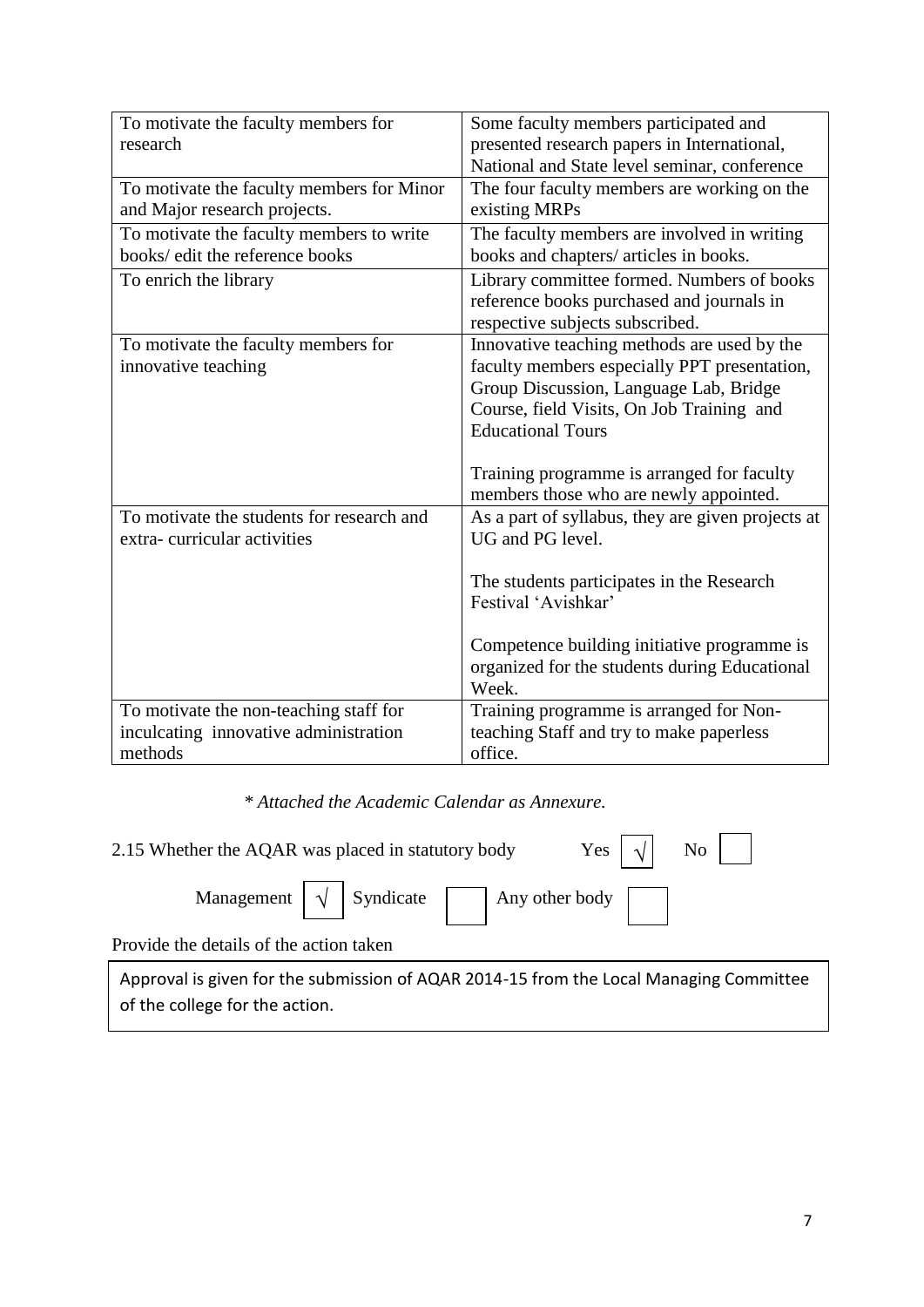#### **Part – B**

# **Criterion – I 1. Curricular Aspects**

1.1 Details about Academic Programmes

| Level of the<br>Programme | Number of<br>existing<br>Programmes | Number of<br>programmes<br>added during the<br>year | Number of self-<br>financing<br>programmes | Number of value<br>added / Career<br>Oriented<br>programmes |
|---------------------------|-------------------------------------|-----------------------------------------------------|--------------------------------------------|-------------------------------------------------------------|
| Ph.D.                     | $\overline{\phantom{0}}$            | $\overline{\phantom{0}}$                            | $\overline{\phantom{a}}$                   | $\overline{\phantom{0}}$                                    |
| PG                        | 02                                  | $\overline{\phantom{0}}$                            | 02                                         |                                                             |
| <b>UG</b>                 | 03                                  | 02                                                  | 01                                         | $\overline{\phantom{0}}$                                    |
| PG Diploma                | $\overline{a}$                      | $\overline{a}$                                      | -                                          |                                                             |
| <b>Advanced Diploma</b>   | $\overline{a}$                      | $\overline{\phantom{0}}$                            | $\overline{\phantom{a}}$                   |                                                             |
| Diploma                   | 02                                  | 02                                                  | $\overline{\phantom{0}}$                   | 04                                                          |
| Certificate               | 03                                  |                                                     | 03                                         | 03                                                          |
| Others                    |                                     | $\overline{\phantom{0}}$                            | $\overline{\phantom{a}}$                   |                                                             |
| <b>Total</b>              | 10                                  | 02                                                  | 06                                         | 07                                                          |
| Interdisciplinary         | 05                                  | $\overline{\phantom{0}}$                            |                                            |                                                             |

1.2 (i) Flexibility of the Curriculum: CBCS/Core/**Elective option** /Open Option (ii) Pattern of programmes:

 $\boxed{\cdot}$  -  $\boxed{\cdot}$  -  $\boxed{\cdot}$  -  $\boxed{\cdot}$  -

| Pattern   | Number of programmes |
|-----------|----------------------|
| Semester  | 07                   |
| Trimester | N A                  |
| Annual    | N A                  |

| 1.3 Feedback from stakeholders* Alumni $\boxed{\sqrt{ }}$ Parents $\boxed{\sqrt{ }}$ Employers $\boxed{\sqrt{ }}$ Students $\boxed{\sqrt{ }}$<br>(On all aspects) |        |  |  |                                                            |  |  |
|-------------------------------------------------------------------------------------------------------------------------------------------------------------------|--------|--|--|------------------------------------------------------------|--|--|
| Mode of feedback                                                                                                                                                  | Online |  |  | Manual $\vert \sqrt{\vert}$ Co-operating schools (for PEI) |  |  |

*\*Please provide an analysis of the feedback in the Annexure*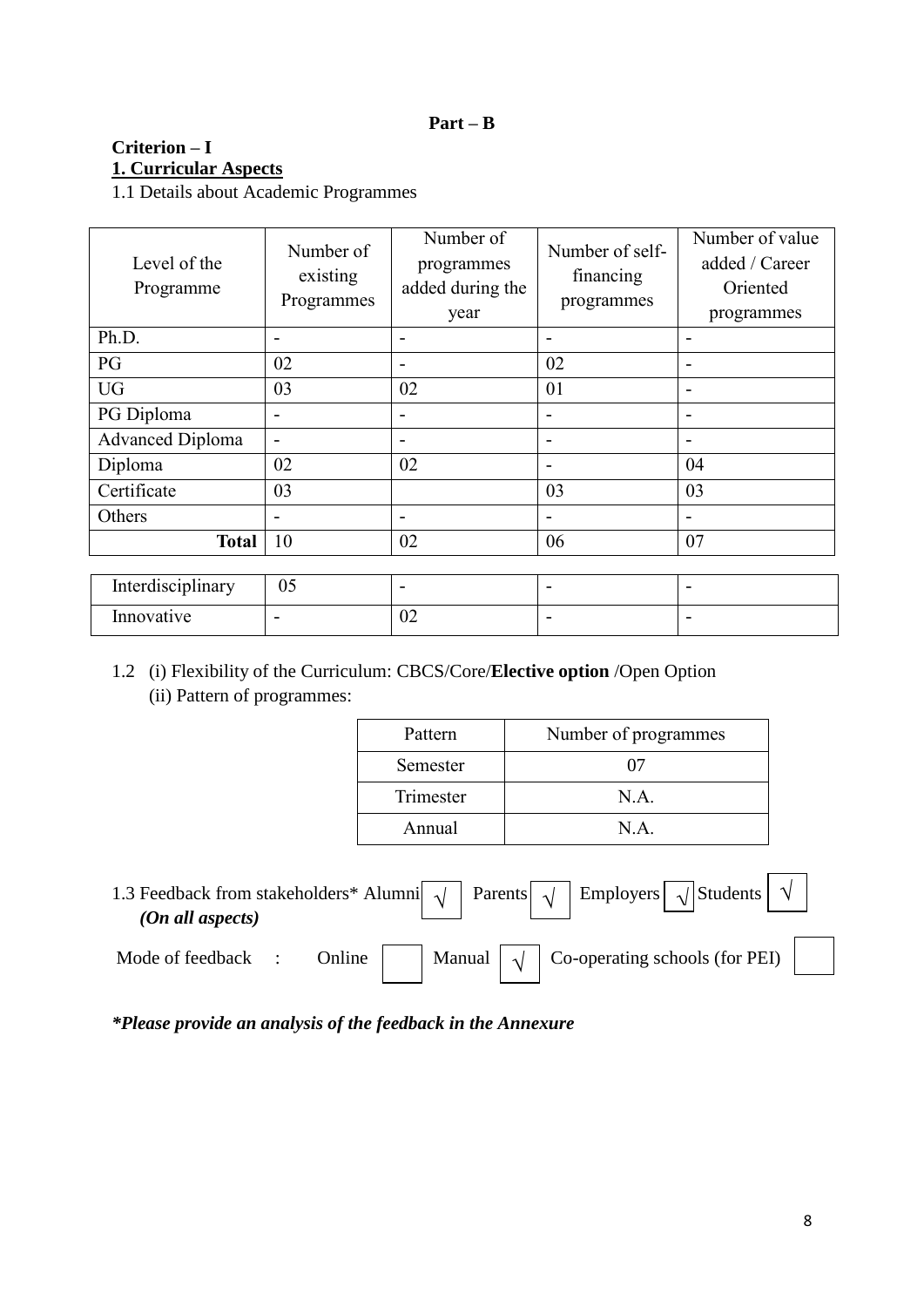1.4 Whether there is any revision/update of regulation or syllabi, if yes, mention their salient aspects.

- The Syllabus for all the programmes is framed by the BOS, S.R.T. M. University, Nanded. Moreover, it changes / revises its regulations as well as syllabi from time to time and we follow the instructions of the University. Some faculty members are contributing in curriculum restructuring as member of Board of Study. Normally, the syllabus is revised once in three to five years. The changes are carried out by the institution. Firstly, the first year syllabus is revised and subsequently the second and third year syllabuses are revised.
	- From the last academic year, changes have been undergone in examination system of the University. All the programmes have been decisively undergone through revision process. The University adopted CGPA pattern at UG level and CBCS pattern at PG level.
	- The institution has organized the Workshop on 'One Teacher- One Skill' programme.
- Feedback on course curriculum is taken from Students, Alumni and Parents.
- 1.5 Any new Department/Centre introduced during the year. If yes, give details.

Started the New Degree Programme B.Voc. in Fashion Technology and Information Technology of the UGC which is treated as Vocational Departments.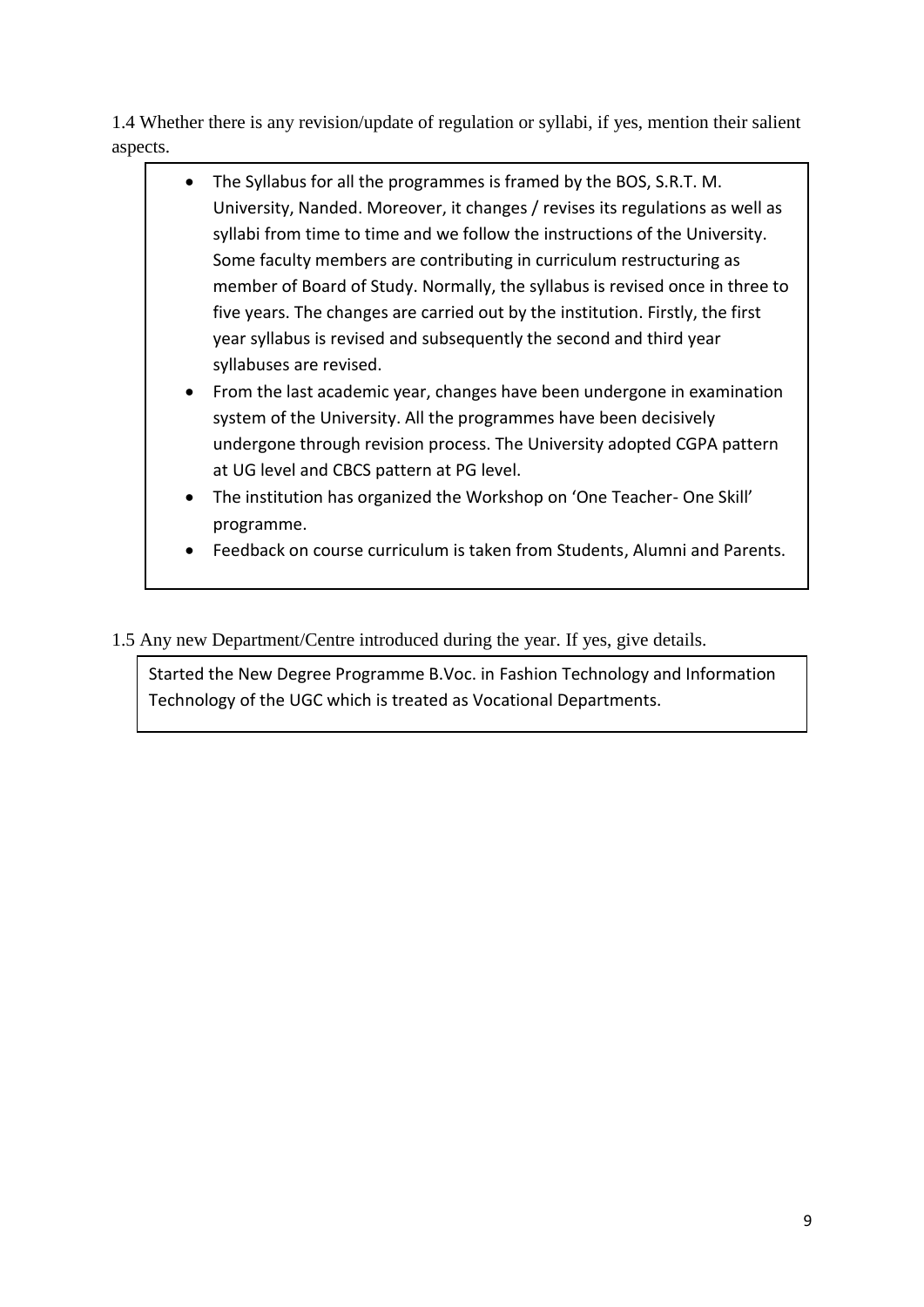## **Criterion – II**

#### **2. Teaching, Learning and Evaluation**

| 2.1 Total No. of  | Total | Asst. Professors   Associate Professors   Professors | <b>Others</b>            |
|-------------------|-------|------------------------------------------------------|--------------------------|
| permanent faculty | 20    | 08                                                   | $\overline{\phantom{0}}$ |

2.2 No. of permanent faculty with Ph.D.

| 2.3 No. of Faculty<br>Positions Recruited (R) | Asst.<br>Professors | Associate<br>Professors | Professors | Others |                          | Total |  |
|-----------------------------------------------|---------------------|-------------------------|------------|--------|--------------------------|-------|--|
| and Vacant $(V)$ during the                   |                     | R                       |            |        |                          | R     |  |
| year                                          |                     | 08                      |            |        | $\overline{\phantom{0}}$ | 20    |  |

10

2.4 No. of Guest and Visiting faculty and Temporary faculty  $\begin{bmatrix} 0 \\ 0 \end{bmatrix}$ 

| 07 | $\sim$<br>m |  |
|----|-------------|--|
|    |             |  |

2.5 Faculty participation in conferences and symposia:

| No. of Faculty | International<br>level | National level | State level |
|----------------|------------------------|----------------|-------------|
| Attended       | 02                     | 21             |             |
| Presented      |                        | 19             |             |
| Resource       |                        | 09             | 1)2         |
| Persons        |                        |                |             |

2.6 Innovative processes adopted by the institution in Teaching and Learning:

The institution in Teaching and Learning adopted innovative processes like power point presentations, use of audio-visual aids, teacher student interaction method, demonstration method, on the job training and assigning projects to students as a part of syllabus, group discussions and seminars. Lexis software is used to improve pronunciation. The institution has provided internet connection to all the departments and also Wi –Fi facility for the faculty members for the direct access in innovation process. The institution also provided LCD projector for teaching and learning process.

2.7 Total No. of actual teaching days during this academic year

180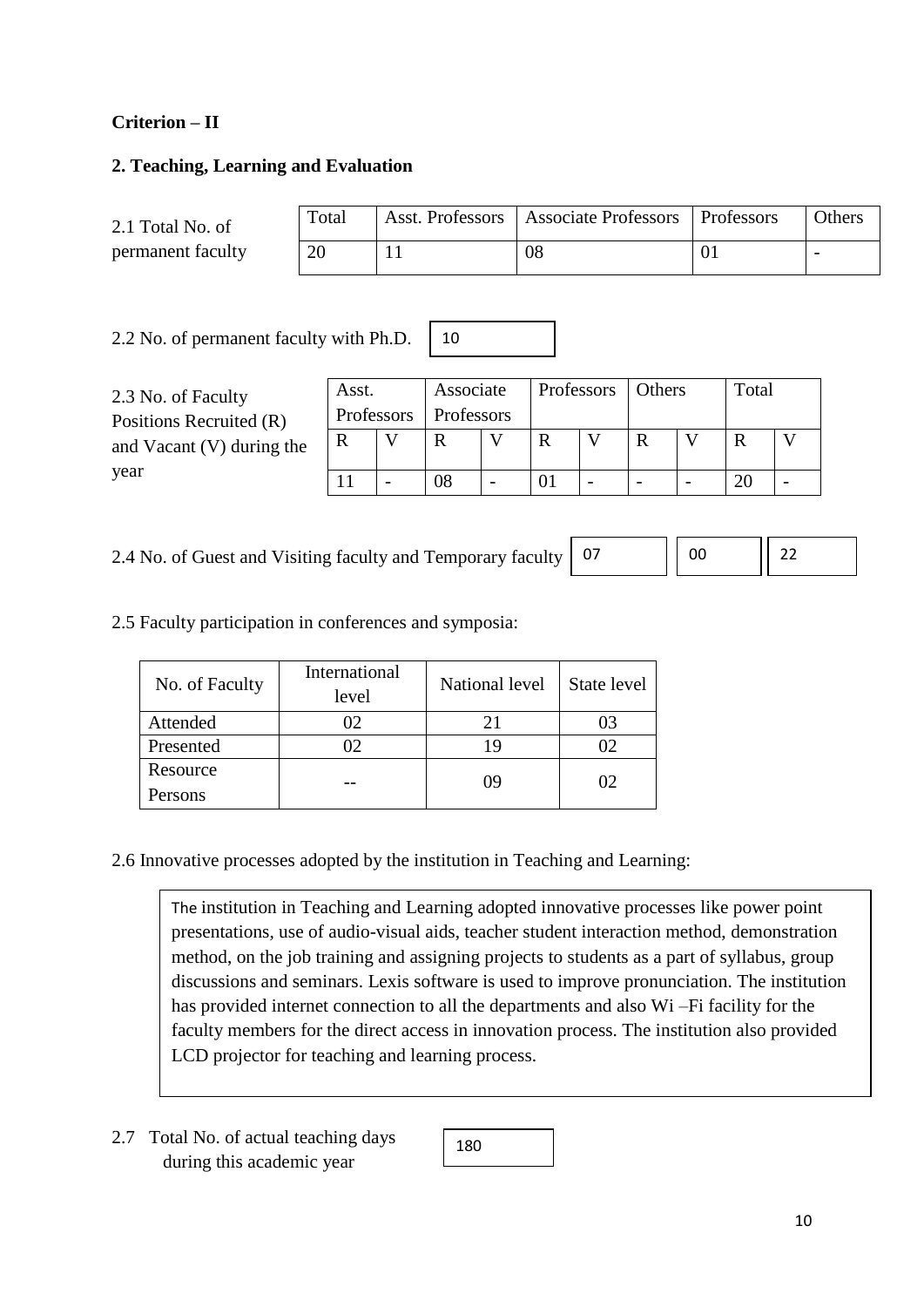2.8 Examination/ Evaluation Reforms initiated by the Institution (for example: Open Book Examination, Bar Coding, Double Valuation, Photocopy, Online Multiple Choice Questions)

All the exams are conducted by the University. We follow Bar Coding, Double Valuation, Photocopy, Multiple Choice Questions for F.Y. and S. Y. at UG level.

2.9 No. of faculty members involved in curriculum 07 | -- | 04

88%

restructuring/revision/syllabus development

as member of Board of Study/Faculty/Curriculum Development workshop

2.10 Average percentage of attendance of students

2.11 Course/Programme wise

distribution of pass percentage :

| Title of the         | Total no. of<br>students |               |        | Division |          |          |
|----------------------|--------------------------|---------------|--------|----------|----------|----------|
| Programme            | appeared                 | Distinction % | $I\%$  | II $\%$  | III $\%$ | Pass $%$ |
| B.A.                 | 44                       | 15.90%        | 36.36% | 18.18%   |          | 70.45%   |
| B.Com.               | 20                       | 25%           | 60%    | $5\%$    |          | 90%      |
| B.C.A.               | 13                       | 7.69%         | 76.92% | 7.69%    |          | 92.30%   |
| M.A. (Music)         | 06                       | 16.66%        | 66.66% |          |          | 83.33%   |
| $M.Sc.$ (CS)         | 06                       |               | 16.66% | 16.66%   |          | 33.33%   |
| <b>B.Voc. I. T.</b>  | 10                       |               |        | 50%      |          | 50%      |
| <b>B.</b> Voc. F. T. | 20                       |               |        | 45%      |          | 45%      |

2.12 How does IQAC Contribute/Monitor/Evaluate the Teaching & Learning processes:

The IQAC Contribute/Monitor/Evaluate the Teaching & Learning processes by the following ways:

- Conducting meetings with the HoDs
- Conducting meetings with the staff
- Annual Teaching Plan
- Daily teaching diary
- Assessing the Moment Register
- Students' Attendance
- Biometric for teacher
- Class observation / inspection by the principal
- Assessment by Academic Peers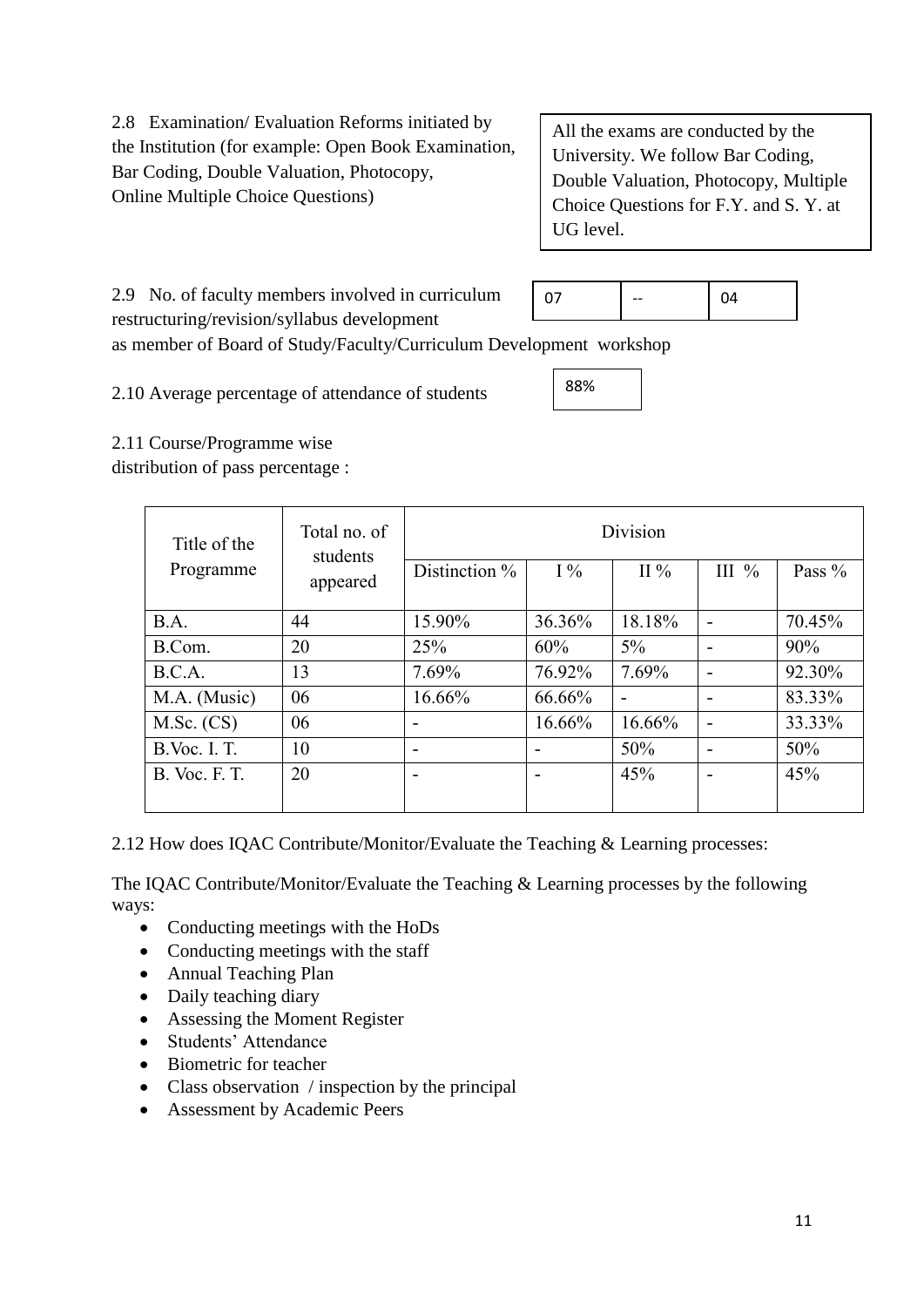2.13 Initiatives undertaken towards faculty development

| Faculty / Staff Development Programmes         | Number of faculty<br>benefitted |
|------------------------------------------------|---------------------------------|
| Refresher courses                              |                                 |
| UGC – Faculty Improvement Programme            |                                 |
| <b>HRD</b> programmes                          |                                 |
| Orientation programmes                         |                                 |
| Faculty exchange programme                     | 03                              |
| Staff training conducted by the university     | 00                              |
| Staff training conducted by other institutions | 02                              |
| Summer / Winter schools, Workshops, etc.       | -                               |
| Others (College Refresher)                     | 57                              |

# 2.14 Details of Administrative and Technical staff

| Category                  | Number of | Number of | Number of                | Number of        |
|---------------------------|-----------|-----------|--------------------------|------------------|
|                           | Permanent | Vacant    | permanent                | positions filled |
|                           | Employees | Positions | positions filled         | temporarily      |
|                           |           |           | during the Year          |                  |
| Administrative Staff   06 |           | $_{01}$   | 00                       |                  |
| <b>Technical Staff</b>    | 01        |           | $\overline{\phantom{a}}$ | 02               |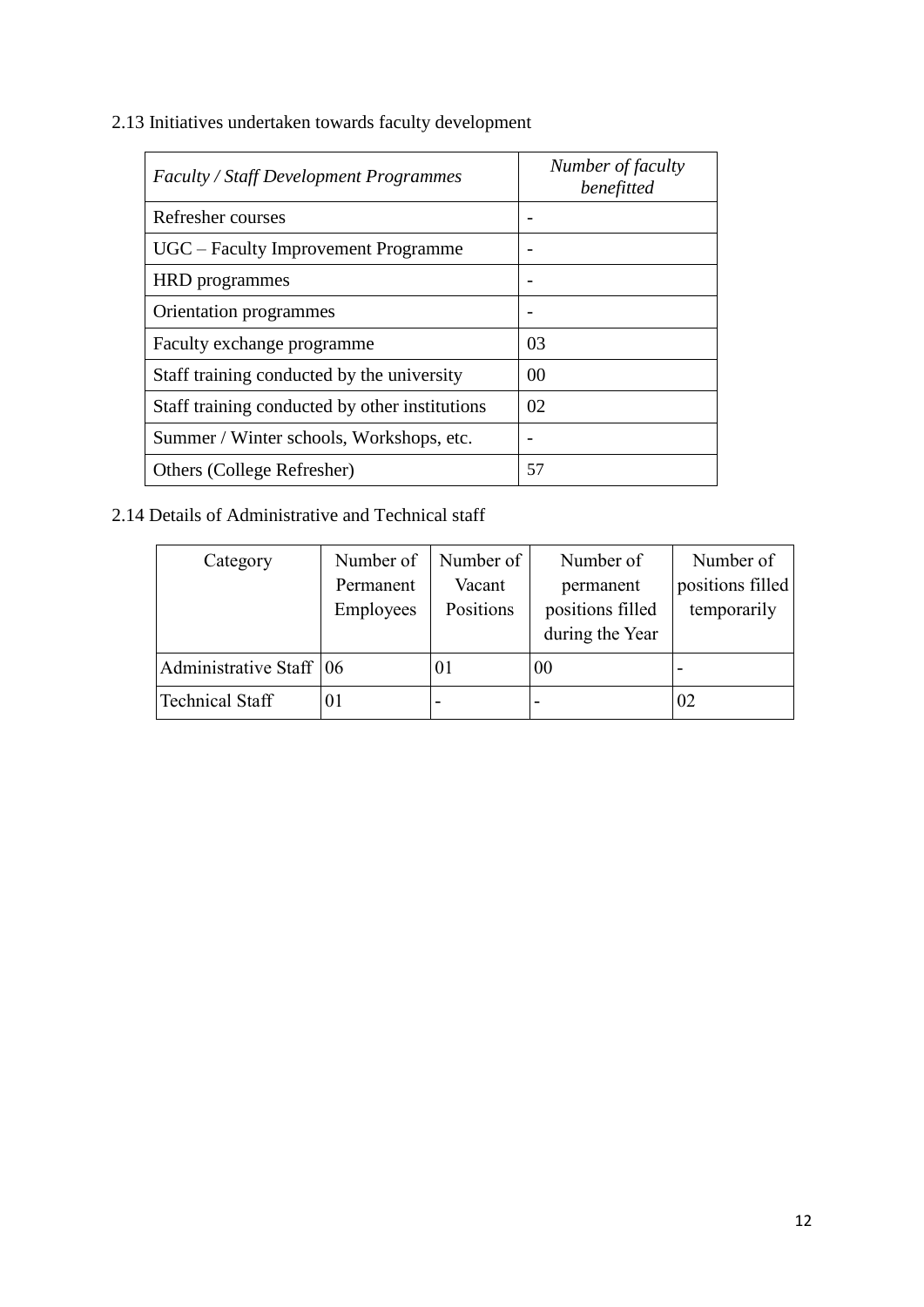# **Criterion – III**

# **3. Research, Consultancy and Extension**

3.1 Initiatives of the IQAC in Sensitizing/Promoting Research Climate in the institution

|    | For promoting research awareness, the IQAC has formed a research committee for<br>research activities and through this committee the notices are circulated to the<br>faculty members. The Committee inspires the staff for: |
|----|------------------------------------------------------------------------------------------------------------------------------------------------------------------------------------------------------------------------------|
| 1. | Registering their name for M.Phil / Ph.D.                                                                                                                                                                                    |
| 2. | Motivate the faculty for participating and presenting research papers in<br>International/National /State/ Regional Conferences/Seminars.                                                                                    |
| 3. | Encourage the faculty for undertaking Minor/Major Research Projects of the<br>UGC, the University and other agencies.                                                                                                        |
| 4. | Motivate the faculty members for organizing the International/ State/National<br>Conferences/Seminars/ Workshops.                                                                                                            |
| 5. | Promote the faculty for publication of research papers in peer-reviewed<br>International/ National journals.                                                                                                                 |
| 6. | Promote the faculty to write the books or the chapters in books, edit the<br>reference books etc.                                                                                                                            |
| 7. | Promote the students for the participation in Research Festival 'Avishkar' at<br>College/District/University level.                                                                                                          |
| 8. | Promote the students for project report writing which is based on syllabus.                                                                                                                                                  |

# 3.2 Details regarding major projects

|                            | Completed   Ongoing      |   | Sanctioned               | Submitted |
|----------------------------|--------------------------|---|--------------------------|-----------|
| Number                     |                          | - | $\overline{\phantom{0}}$ |           |
| <b>Outlay in Rs. Lakhs</b> | $\overline{\phantom{0}}$ |   | -                        |           |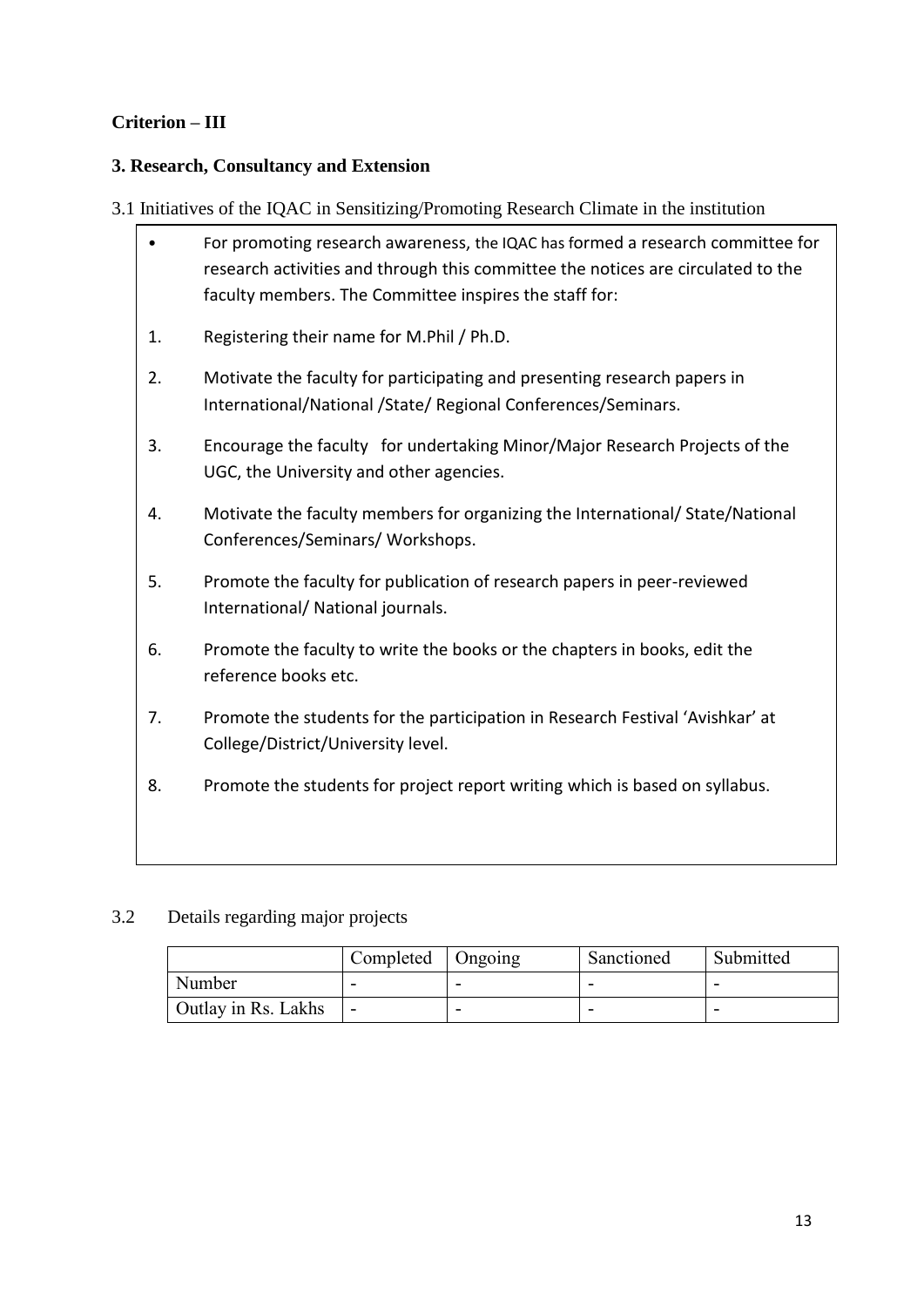## 3.3 Details regarding minor projects

|                     | Completed | $\Box$ Ongoing | Sanctioned | Submitted |
|---------------------|-----------|----------------|------------|-----------|
| Number              |           |                |            |           |
| Outlay in Rs. Lakhs | 80000     | 230000         |            |           |

# 3.4 Details on research publications

|                          | International | National | Others |
|--------------------------|---------------|----------|--------|
| Peer Review Journals     | 08            |          |        |
| Non-Peer Review Journals |               |          |        |
| e-Journals               |               |          |        |
| Conference proceedings   |               |          |        |

# 3.5 Details on Impact factor of publications:

√

Range  $\vert \psi \rangle$  Average  $\vert \psi \rangle$  h-index  $\vert \psi \rangle$  Nos. in SCOPUS

3.6 Research funds sanctioned and received from various funding agencies, industry and other organisations

| Nature of the Project                                                      | Duration<br>Year | Name of the<br>funding Agency | Total grant<br>sanctioned | Received |
|----------------------------------------------------------------------------|------------------|-------------------------------|---------------------------|----------|
| Major projects                                                             |                  |                               |                           |          |
| <b>Minor Projects</b>                                                      |                  |                               |                           |          |
| <b>Interdisciplinary Projects</b>                                          |                  | $\overline{\phantom{0}}$      | $\overline{a}$            |          |
| Industry sponsored                                                         |                  | $\overline{a}$                | $\overline{\phantom{0}}$  |          |
| Projects sponsored by the<br>University/College                            |                  | $\overline{\phantom{0}}$      | $\overline{\phantom{0}}$  |          |
| Students research projects<br>(other than compulsory by<br>the University) |                  |                               |                           |          |
| Any other (Specify)                                                        |                  |                               |                           |          |
| Total                                                                      |                  |                               | $\overline{\phantom{0}}$  |          |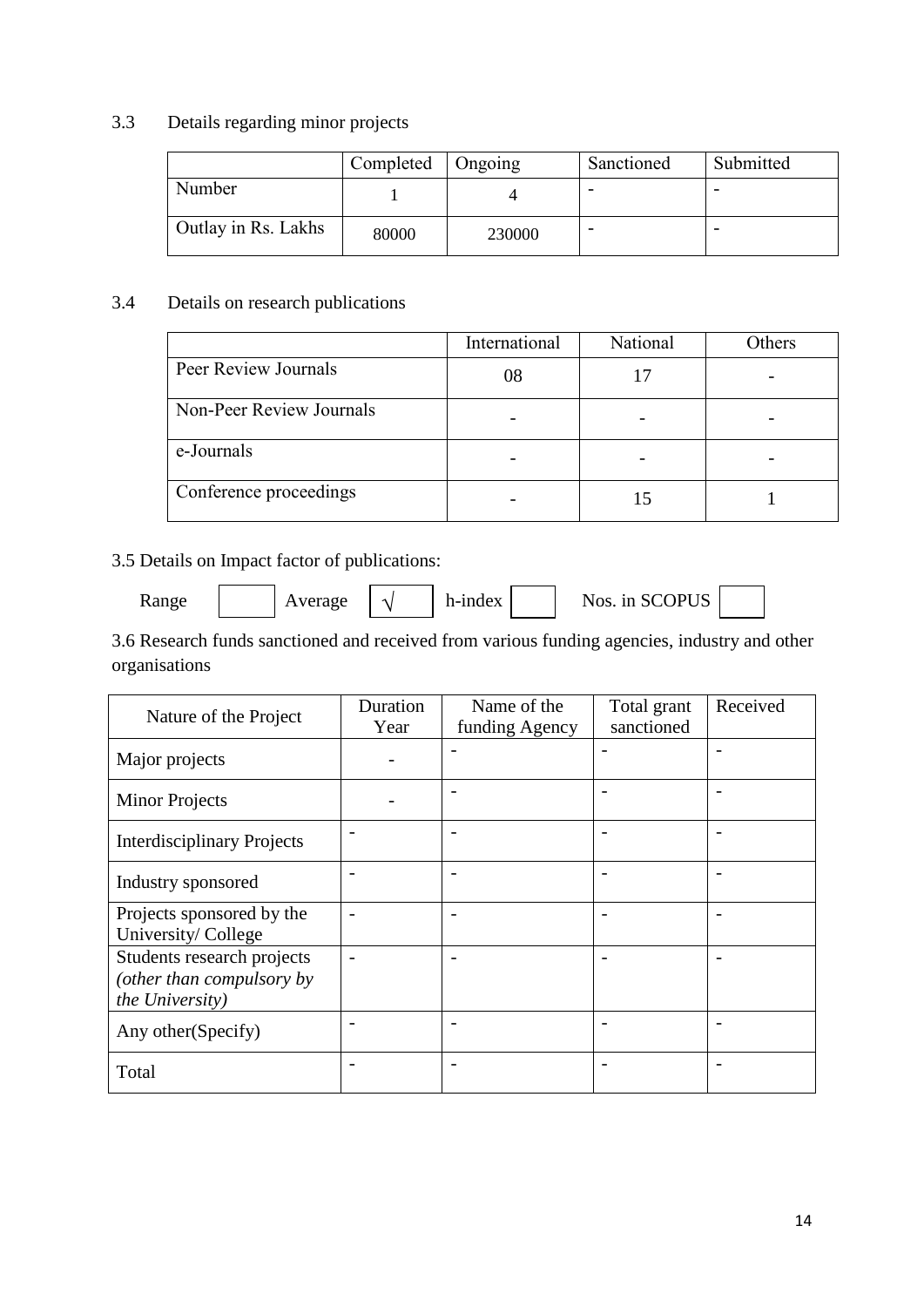| 3.7 No. of books published i) With ISBN No.<br><b>Chapters in Edited Books</b><br>02<br>03                                                                   |                        |            |          |              |                                       |                          |
|--------------------------------------------------------------------------------------------------------------------------------------------------------------|------------------------|------------|----------|--------------|---------------------------------------|--------------------------|
| ii) Without ISBN No.<br>01                                                                                                                                   |                        |            |          |              |                                       |                          |
| 3.8 No. of University Departments receiving funds from                                                                                                       |                        |            |          |              |                                       |                          |
|                                                                                                                                                              | UGC-SAP<br>Nil         | CAS        | Nil      |              | <b>DST-FIST</b>                       | Nil                      |
|                                                                                                                                                              | <b>DPE</b><br>Nil      |            |          |              | <b>DBT</b> Scheme/funds               | Nil                      |
| 3.9 For colleges                                                                                                                                             | Autonomy<br>Nil        | <b>CPE</b> | Nil      |              | <b>DBT</b> Star Scheme                | Nil                      |
|                                                                                                                                                              | <b>INSPIRE</b><br>Nil  | <b>CE</b>  | Nil      |              | Any Other (specify)                   | B.Voc.                   |
| 3.10 Revenue generated through consultancy<br>Non-Remuneration basis                                                                                         |                        |            |          |              |                                       |                          |
| 3.11 No. of                                                                                                                                                  | International<br>Level |            | National | <b>State</b> | University                            | College                  |
| conferences                                                                                                                                                  | Number                 | $-$        | $-$      | 01           | $-$                                   |                          |
| organized by the<br>Institution                                                                                                                              | Sponsoring<br>agencies | $-$        | $-$      | <b>UGC</b>   | $\overline{a}$                        | $\overline{\phantom{a}}$ |
| 3.12 No. of faculty served as experts, chairpersons or resource persons<br>04<br>Nil<br>International<br>3.13 No. of collaborations<br>National<br>Any other |                        |            |          |              |                                       |                          |
|                                                                                                                                                              |                        |            |          | Nil          |                                       | 05                       |
| 3.14 No. of linkages created during this year<br>Nil                                                                                                         |                        |            |          |              |                                       |                          |
| 3.15 Total budget for research for current year in lakhs:                                                                                                    |                        |            |          |              |                                       |                          |
| From Funding agency                                                                                                                                          |                        |            |          |              | From Management of University/College | 0.20                     |
| Total                                                                                                                                                        |                        |            |          |              |                                       |                          |
|                                                                                                                                                              |                        |            |          |              |                                       |                          |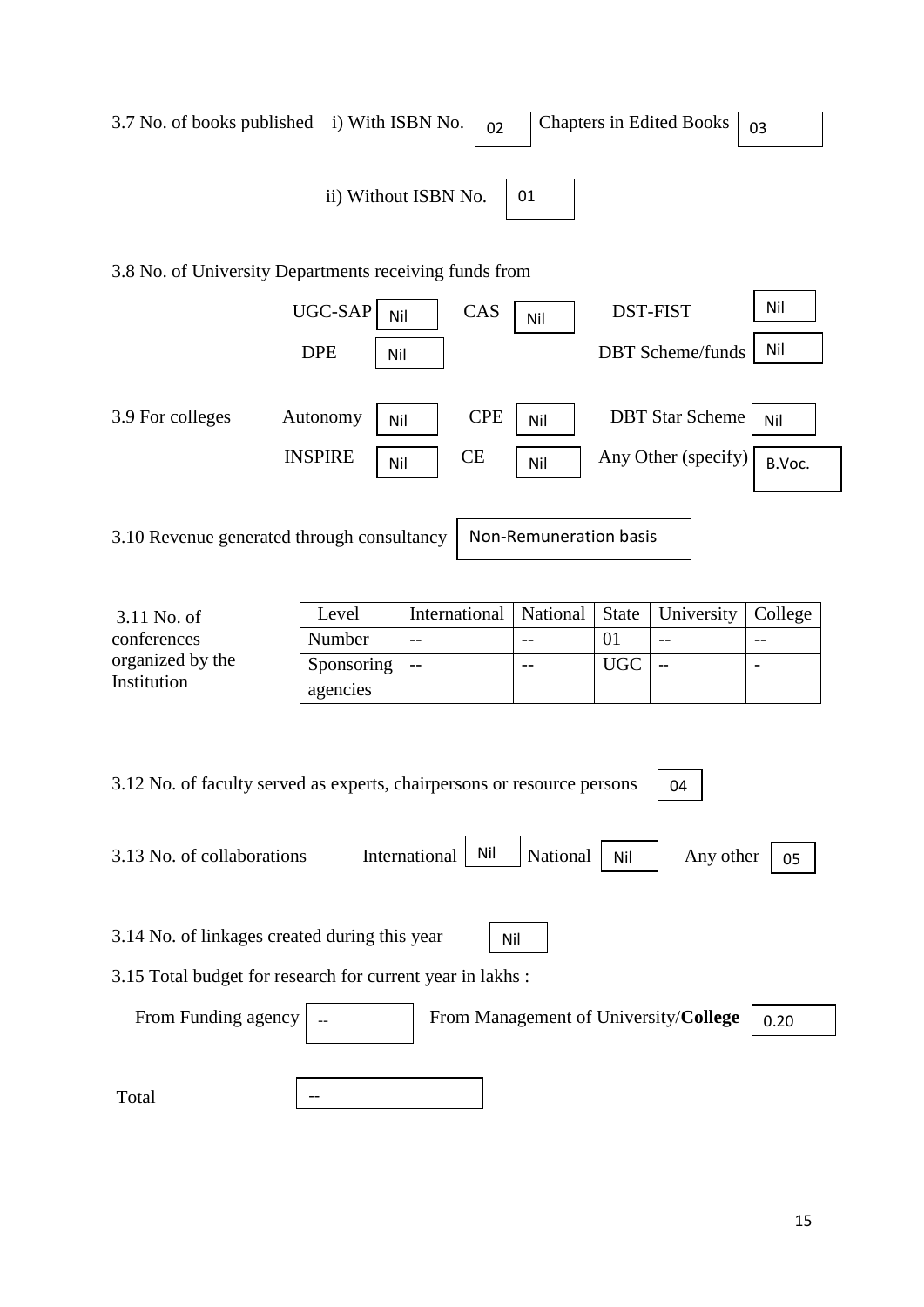3.16 No. of patents received this year

| <b>Type of Patent</b> |         | Number |
|-----------------------|---------|--------|
| National              | Applied |        |
|                       | Granted |        |
|                       | Applied |        |
| International         | Granted |        |
| Commercialised        | Applied |        |
|                       | Granted |        |

06

## 3.17 No. of research awards/ recognitions received by faculty and research fellows Of the institute in the year

| Total | International | National |       | $\vert$ State University |       | Dist College |
|-------|---------------|----------|-------|--------------------------|-------|--------------|
| $+04$ | 04            | $- -$    | $- -$ | $- -$                    | $- -$ | $- -$        |

04

23

3.18 No. of faculty from the Institution who are Ph. D. Guides and students registered under them

|  | 3.19 No. of Ph.D. awarded by faculty from the Institution |
|--|-----------------------------------------------------------|

3.20 No. of Research scholars receiving the Fellowships (Newly enrolled + existing ones)

| Nil<br><b>JRF</b><br><b>SRF</b><br>Nil           |                            |
|--------------------------------------------------|----------------------------|
| <b>Project Fellows</b>                           | Any other<br>01<br>Nil     |
|                                                  |                            |
| 3.21 No. of students Participated in NSS events: |                            |
| University level<br>01                           | State level<br>05          |
| National level<br>Nil                            | International level<br>Nil |
|                                                  |                            |
| 3.22 No. of students participated in NCC events: |                            |
| University level<br>Nil                          | State level<br>Nil         |
| National level<br>Nil                            | International level<br>Nil |
| 3.23 No. of Awards won in NSS:                   |                            |
| University level<br>Nil                          | State level<br>Nil         |
| National level<br>Nil                            | International level<br>Nil |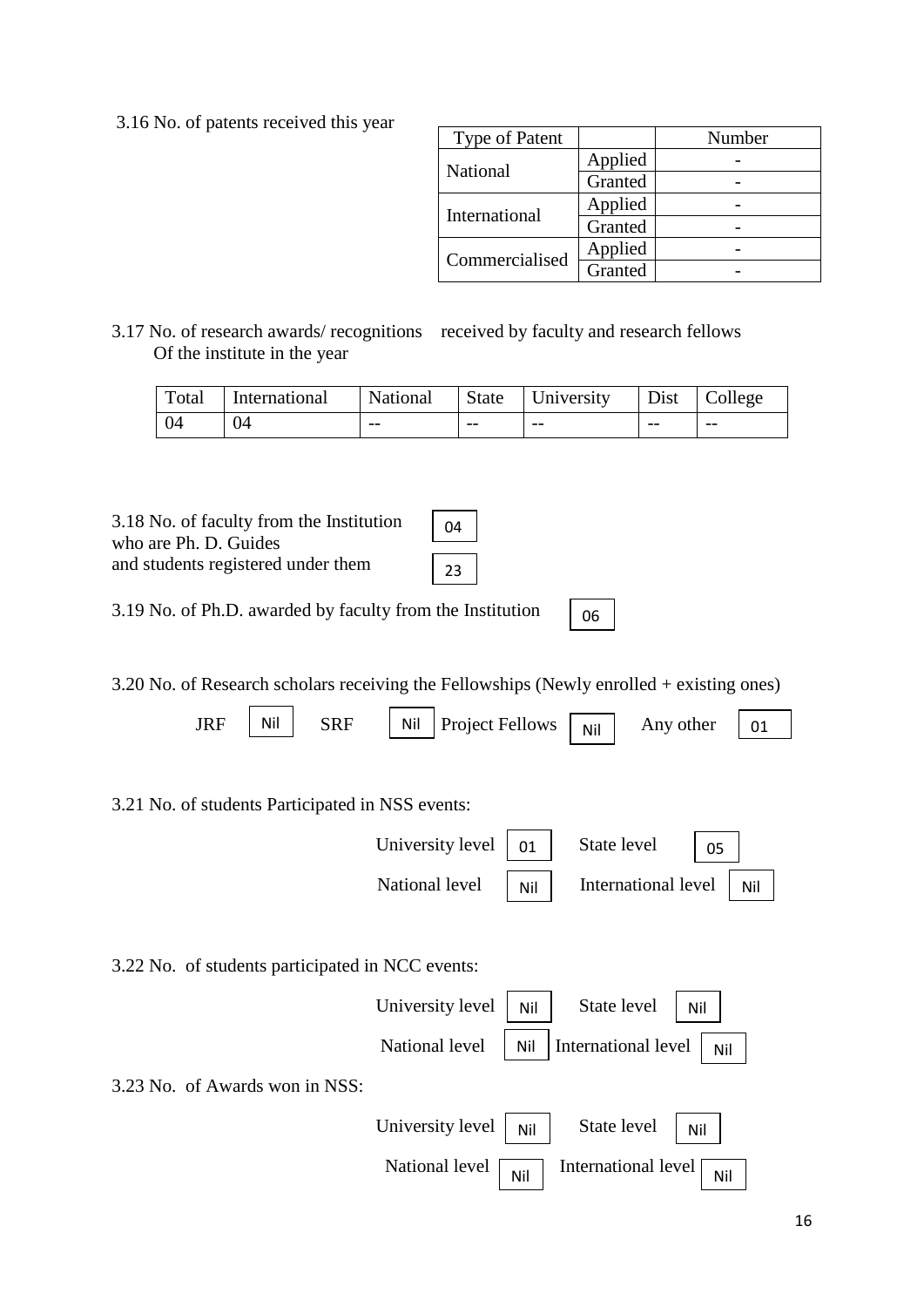#### 3.24 No. of Awards won in NCC:



3.26 Major Activities during the year in the sphere of extension activities and Institutional Social Responsibility

- Celebrated 'International Women's Day'
- Organized lecture on 'Union Budget '2014-2015''
- Delivered lecture on 'Union Budget 2014-2015'
- Through NSS Department Voter counselling, Voter registration & responsibility of voter, organized competitions like essay writing, slogan writing etc.
- Blood Check-up and Blood Donation, Health Check-up camp organized in the campus.
- Tree plantation programme arranged on the occasion of Sadbhavana Day
- Celebrated the birth and death anniversary of great national leaders and social activists.
- AIDS awareness Rally
- ' Beti Bachav' Rally
- AIDS awareness Rally
- Environment awareness programme
- Cleanliness of the College Campus during Swachta Abhiyan
- 'Bhajananjali' run by Department of Music
- Books provided to Senior Citizens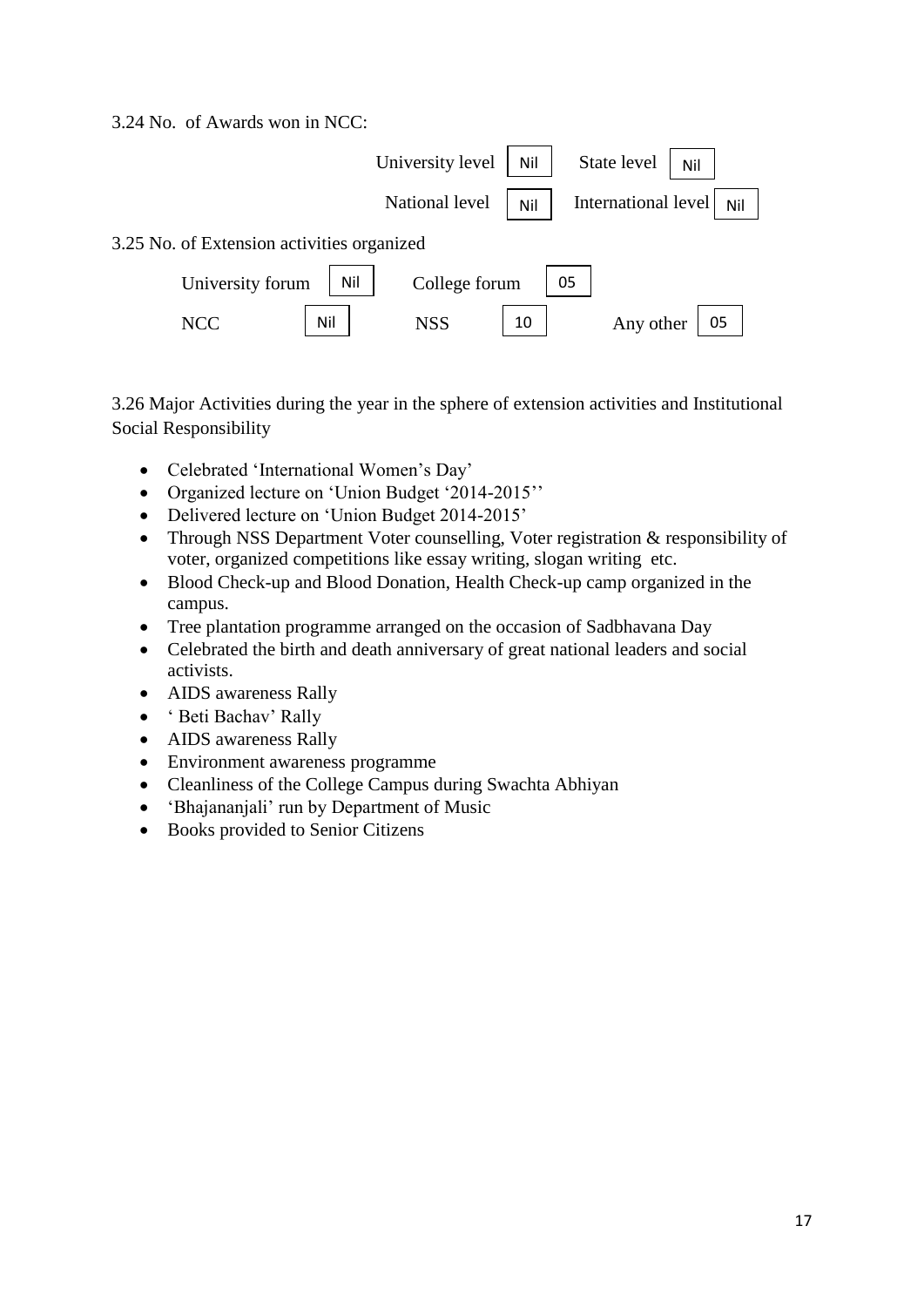# **Criterion – IV**

## **4. Infrastructure and Learning Resources**

4.1 Details of increase in infrastructure facilities:

| Facilities                                                                               | Existing       | Newly        | Source of  | Total         |
|------------------------------------------------------------------------------------------|----------------|--------------|------------|---------------|
|                                                                                          |                | created      | Fund       |               |
| Campus area                                                                              | 11 acres       |              |            | 11 acres      |
| Class rooms                                                                              | 13             | 02           | <b>UGC</b> | 15            |
| Laboratories                                                                             | 05             | 02           | <b>UGC</b> | 07            |
| <b>Seminar Halls</b>                                                                     | 01             |              |            | 01            |
| No. of important equipments<br>purchased ( $\geq 1$ -0 lakh) during the<br>current year. | 85             | 35           | <b>UGC</b> | 120           |
| Value of the equipment purchased<br>during the year (Rs. in Lakhs)                       | $15,00,000/$ - | $9,45,650/-$ | <b>UGC</b> | $24,45,650/-$ |
| Others                                                                                   |                |              |            |               |

## 4.2 Computerization of administration and library

All the administrative work is done with the help of computers. For that purpose, the college has already purchased CMS software. All the administrative works are handled through it. The students get printed receipt/ copy of admission, bonafide and T.C. The admission list, enrolment list, eligibility, examination forms, marks memos and results are done with the help of computer. Every month, the office provides pay-slip to all the teaching and non-teaching staff.

Library is computerized. The college purchased Library Management System that is OPAC. Near about 14000 books are installed in it. Students can avail the facility of OPAC.

|                   | Existing                     |                          | Newly added              |                          | Total                    |            |
|-------------------|------------------------------|--------------------------|--------------------------|--------------------------|--------------------------|------------|
|                   | No.                          | Value                    | No.                      | Value                    | No.                      | Value      |
| <b>Text Books</b> | 15,714                       | 9,31,296/                | 445                      | 91819/-                  | 16159                    | 10,23,115/ |
|                   |                              |                          |                          |                          |                          |            |
| Reference Books   | 1315                         | 1,46,349/                | 63                       | 37,347/                  | 1378                     | 1,83,696/- |
|                   |                              |                          |                          |                          |                          |            |
| e-Books           | $\qquad \qquad \blacksquare$ |                          |                          |                          | $\overline{\phantom{a}}$ |            |
| Journals          | 10                           | $11,250/-$               | 11                       | $4965/-$                 | 21                       | $16215/-$  |
| e-Journals        | $\overline{\phantom{0}}$     | $\overline{\phantom{0}}$ | $\overline{\phantom{a}}$ | $\overline{\phantom{a}}$ | $\overline{\phantom{a}}$ |            |
| Digital Database  |                              |                          |                          |                          |                          |            |

# 4.3 Library services: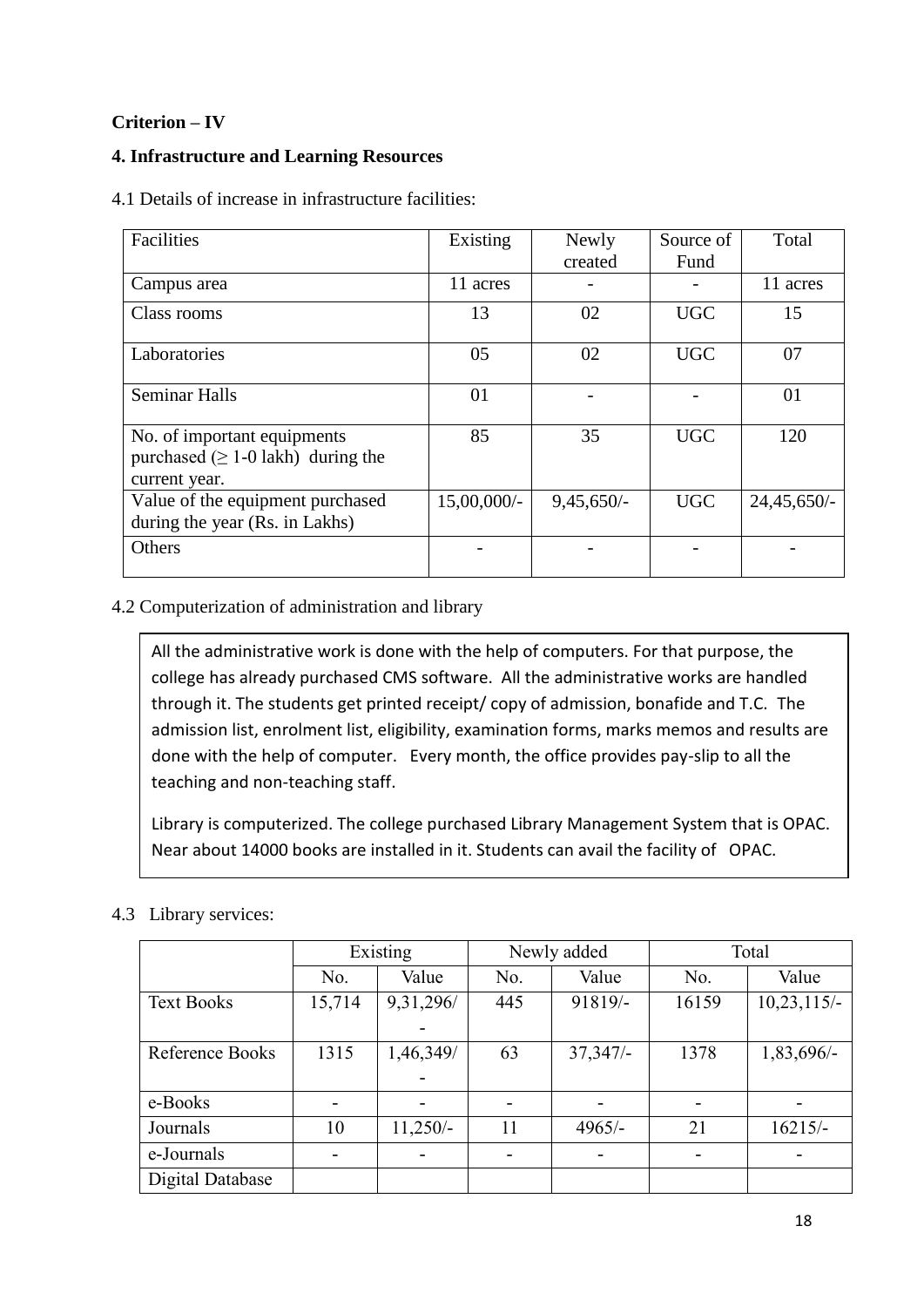| Video<br>$\&$<br>$\cap$<br>◡◡ | 190                      | $\overline{\phantom{0}}$ | <u>_</u>                 | $\overline{\phantom{0}}$ | $\bigcap$ 1.1<br>$\sim$ 1 1 | $\overline{\phantom{0}}$ |
|-------------------------------|--------------------------|--------------------------|--------------------------|--------------------------|-----------------------------|--------------------------|
| Others                        | $\overline{\phantom{0}}$ | $\overline{\phantom{0}}$ | $\overline{\phantom{0}}$ | $\overline{\phantom{0}}$ | $\overline{\phantom{0}}$    | $\overline{\phantom{0}}$ |

4.4 Technology up gradation (overall)

|          | Total<br>Computers | Computer<br>Labs | Internet  | <b>Browsing</b><br>Centres | Computer<br>Centres | Office | Departments | Others                   |
|----------|--------------------|------------------|-----------|----------------------------|---------------------|--------|-------------|--------------------------|
| Existing | 85                 | 02               | Available | 06                         | 03                  | 05     | 13          | 18                       |
| Added    | 35                 | 02               | Available | 00                         |                     | 00     | 02          | $\overline{\phantom{0}}$ |
| Total    | 120                | 04               | Available | 06                         | 03                  | 05     | 15          | 18                       |

4.5 Computer, Internet access, training to teachers and students and any other programme for technology upgradation (Networking, e-Governance etc.)

- The Departments in the college have well equipped computer systems.
- The college provided Wi-Fi facility to all.
- Internet connectivity provided to all faculty members and free internet access provided to all the teachers and students.
- Through Digital Board and LCD projector, the teacher teaches the students.
- The Computer Department running the certificate course Computer Literacy programme for the students.
- For upgrading the computer and internet knowledge of teaching and non-teaching staff, the ICT training programme was arranged by the Computer Department.

4.6 Amount spent on maintenance in lakhs :

| <b>ICT</b><br>$\bf{1)}$                  | $1,05,100/-$ |
|------------------------------------------|--------------|
| ii) Campus Infrastructure and facilities | 60,000/-     |
| iii) Equipments                          | $15,100/-$   |
| iv) Others                               | $30.000/-$   |
| <b>Total:</b>                            | $2,10,200/-$ |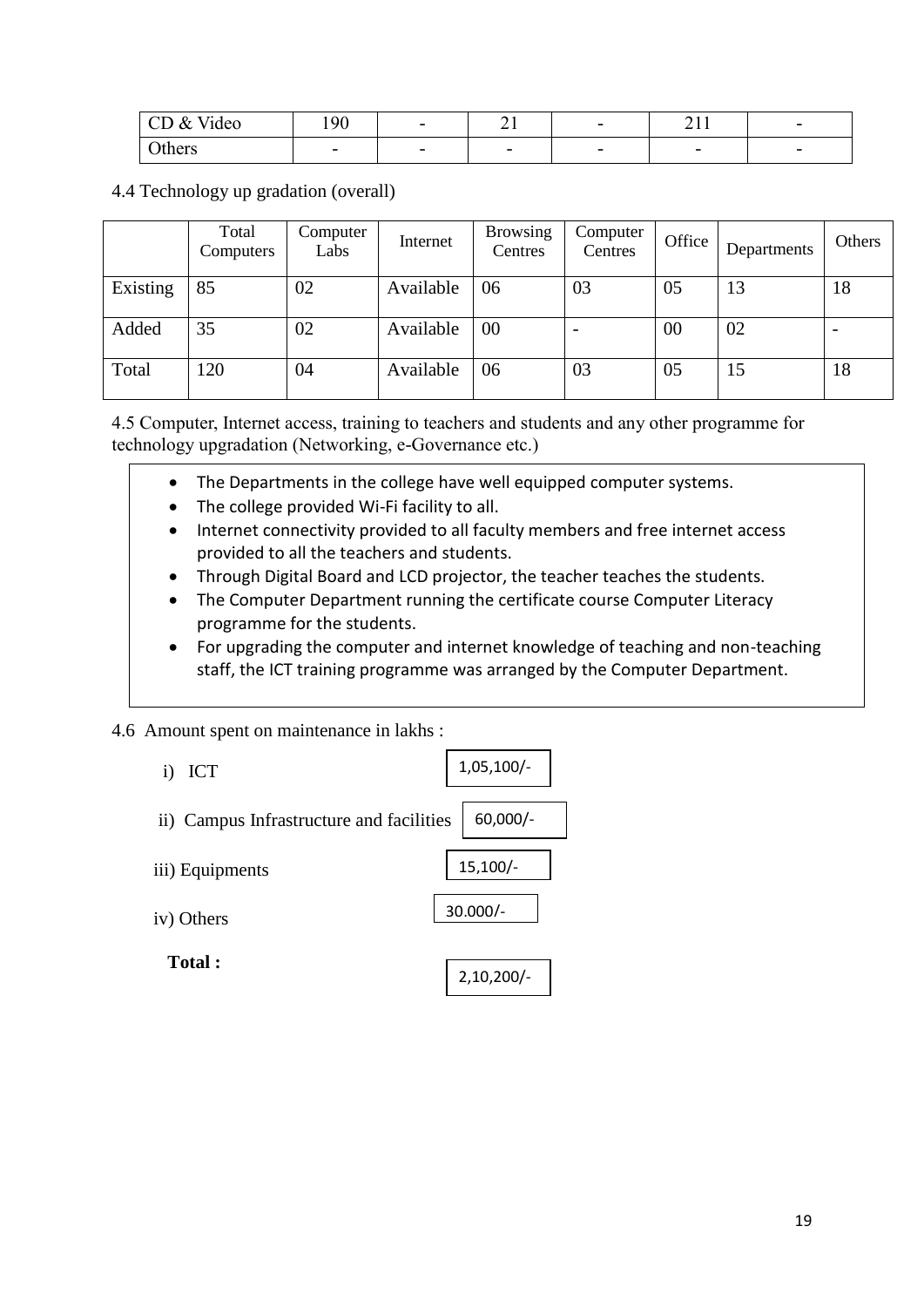# **Criterion – V**

## **5. Student Support and Progression**

### 5.1 Contribution of IQAC in enhancing awareness about Student Support Services

5.2 Efforts made by the institution for tracking the progression Formation of various committees for mentoring of Student Support Services such as Library committee, Canteen Committee, Discipline Committee, Grievance Redressal Committee, Anti -Sexual Harassment Committee etc. Conduct the induction programme for newly admitted students. Displays of Notices regarding various Scholarships, Free-ships and other important subjects. • Parking facility for the students • Ramp facility for physically challenged students. Wi –Fi facility provided for upgrading the knowledge For improving pronunciation Language Lab is established Celebration of the Educational Week every year Motivating the girl students to participate in Research Festival' Avishkar' Running of Career Counselling Cell for NET / SET and Competitive Examination and motivating the students to participate in it. Motivating the girl students to participate in various sports activities. Organized the programmes on competence building initiatives of students. • Interaction of Principal with the students. On the job trainings to girl students of B. Com. III for practical knowledge. • Students are taking the advantage of Women hostel For the awareness about the health, Yoga and Karate classes organized. Celebration of Krishna Janmashtami by organizing 'Dahi Handi' Programme. Celebration of Traditional Day on the occasion of New Year. Distance Education Center of S. R. T. M. University, Nanded • Self Defense Training Programme for students at free of cost Health checkup camp organized for the students at free of cost

Contribution of IQAC in enhancing awareness about Student Support Services is as follows:

The institution for tracking the progression-

- Uses some formal as well as informal methods like personal communications, arranges meetings with the students and students council
- Receives feedback from the students and try to mend the shortcomings.
- Provides suggestion box for healthy suggestions.
- Established Grievance Redressal Cell for grievances and also provided complaint box to students.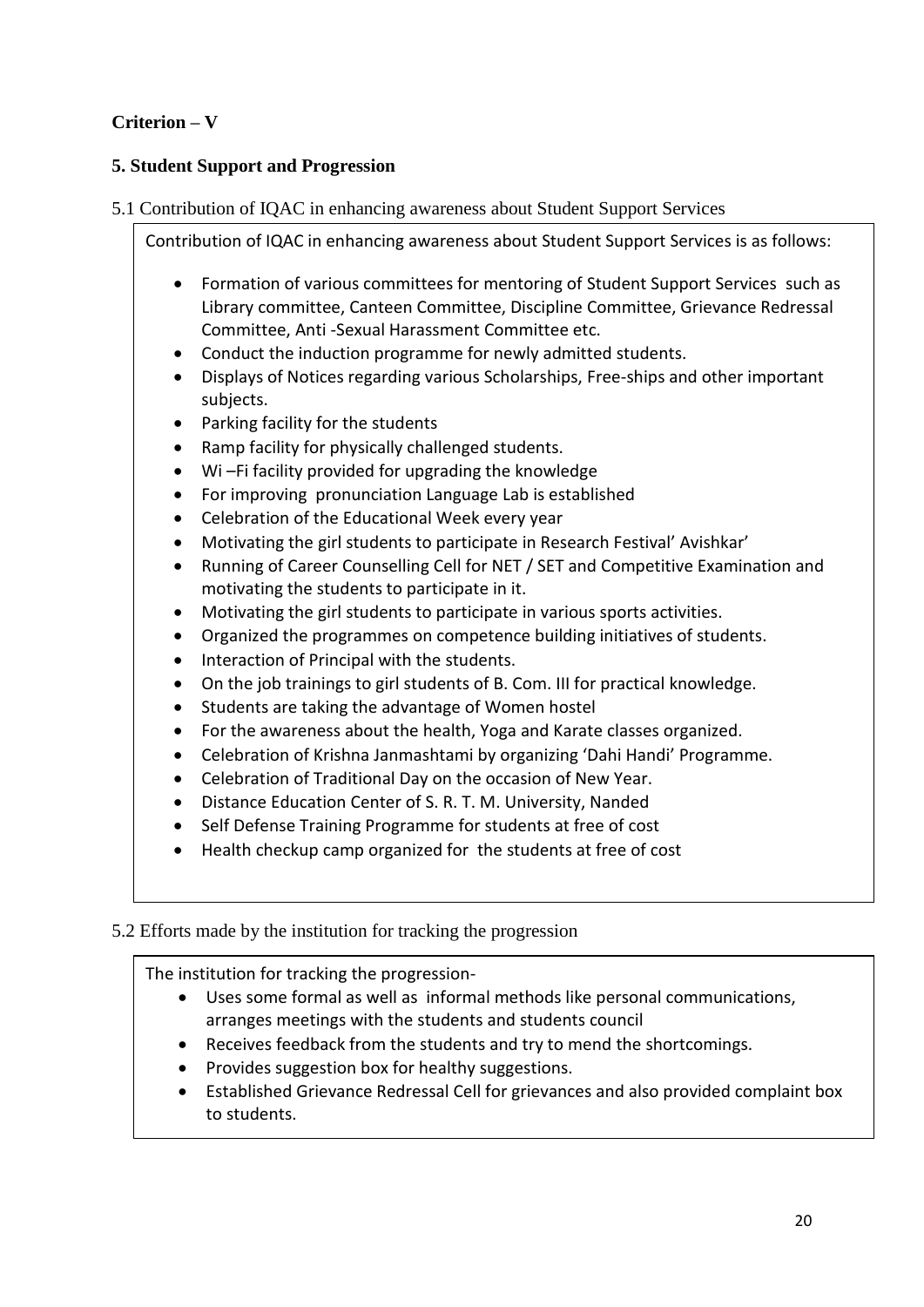|                                         | <b>UG</b>      | PG | Ph. D.                   | Others |
|-----------------------------------------|----------------|----|--------------------------|--------|
| 5.3 (a) Total Number of students        | 607            | 23 | $\overline{\phantom{0}}$ | 66     |
|                                         |                |    |                          |        |
| (b) No. of students outside the state   |                |    |                          |        |
|                                         |                |    |                          |        |
|                                         |                |    |                          |        |
| --<br>(c) No. of international students |                |    |                          |        |
|                                         |                |    |                          |        |
|                                         | N <sub>o</sub> |    | %                        |        |
| N <sub>0</sub><br>$\%$<br>Women<br>Men  | 630            |    | 100%                     |        |
| --                                      |                |    |                          |        |

| Last Year(2013-2014) |           |           |            |                          |       |         | This Year(2014-2015) |           |            |                          |       |
|----------------------|-----------|-----------|------------|--------------------------|-------|---------|----------------------|-----------|------------|--------------------------|-------|
| General              | <b>SC</b> | <b>ST</b> | <b>OBC</b> | Physically<br>Challenged | Total | General | <b>SC</b>            | <b>ST</b> | <b>OBC</b> | Physically<br>Challenged | Total |
| 273                  | 59        | 23        | 52         |                          | 513   | 367     | 75                   | 28        | 160        | 00                       | 630   |

Demand ratio 71.33% Dropout - 21.05 %

ֺ֝

5.4 Details of student support mechanism for coaching for competitive examinations (If any)

For coaching for competitive examinations, the institution has established Career Counselling Cell for the benefit of the students. Through this cell, various expertise lectures organized by inviting the resource persons. Number of competitive exam books purchased under UGC XII plan and made available to the students. In addition to this, an independent reading room with A. C. is also made available for the students. The cell also motivates the students for competitive exams like Staff Selection, Banking, MPSC, UPSC, Railway etc.

| No. of students beneficiaries<br>120                       |  |  |  |  |  |
|------------------------------------------------------------|--|--|--|--|--|
| 5.5 No. of students qualified in these examinations        |  |  |  |  |  |
| <b>GATE</b><br><b>SET/SLET</b><br><b>CAT</b><br><b>NET</b> |  |  |  |  |  |
| State PSC<br>IAS/IPS etc<br><b>UPSC</b><br>Others          |  |  |  |  |  |
| 5.6 Details of student counselling and career guidance     |  |  |  |  |  |

The institution has established Career Counselling Cell for the benefit of the students. Through this cell, various expertise lectures organized by inviting the resource persons. Number of competitive exam books, reference books and related study material provided to the students. B. Com III students are sent for on job training programme. The students are given guidance about SET/ NET exams. A One Day Workshop is arranged on Soft Skill and Personality Development under One Teacher - One Skill programme.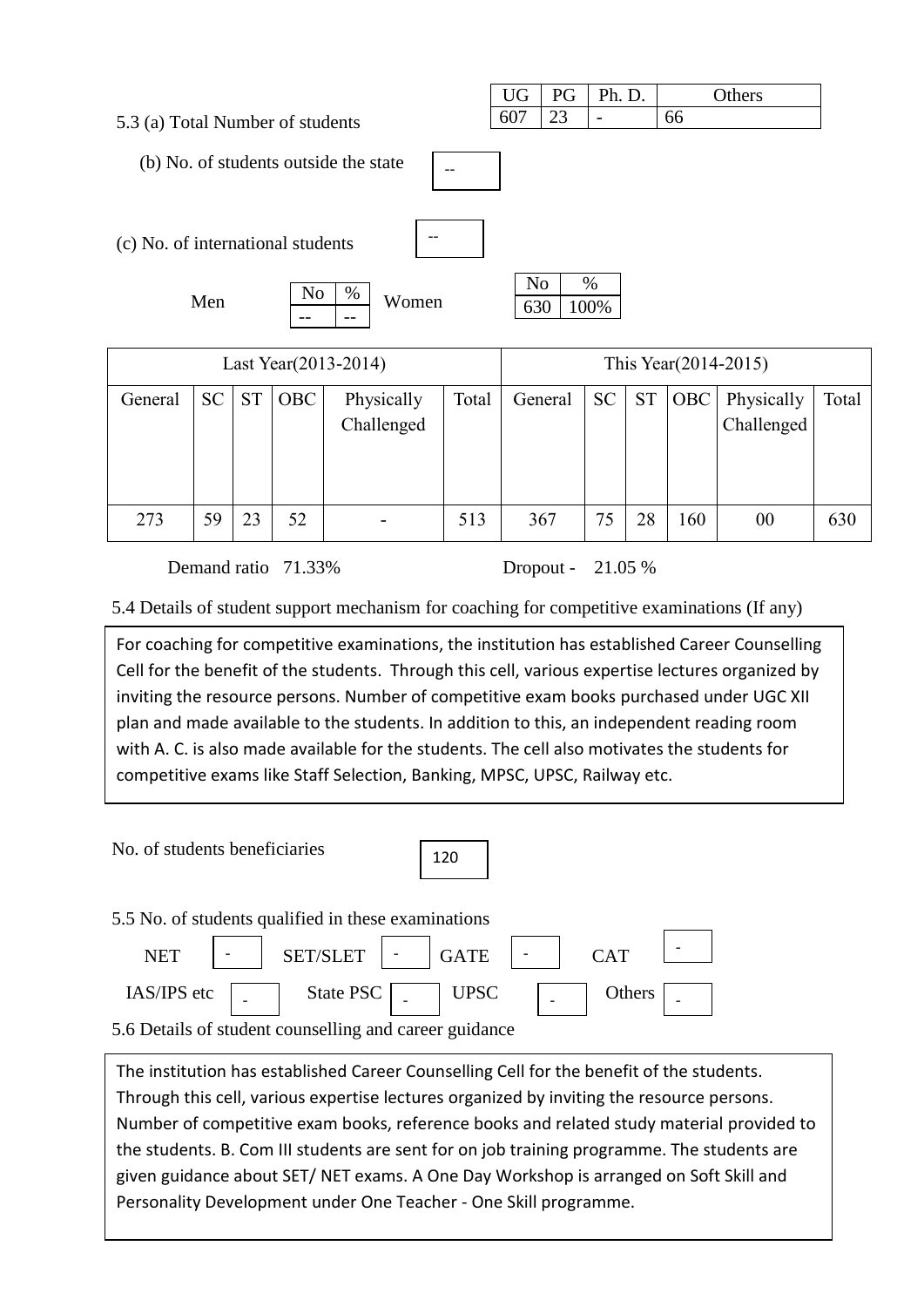5.7 Details of campus placement

|               | <b>On</b> campus |                        | <b>Off Campus</b>  |
|---------------|------------------|------------------------|--------------------|
| Number of     | Number of        | Number of              | Number of Students |
| Organizations | <b>Students</b>  | <b>Students Placed</b> | Placed             |
| Visited       | Participated     |                        |                    |
|               |                  |                        | -                  |

#### 5.8 Details of gender sensitization programmes

- Every year, the institution celebrates International Women's Day on 08 March by arranging a whole day programme. The faculty members as well as students expressed their views about it.
- The institution organized lectures on 'Women Empowerment', 'Human Rights and Women'
- The institution also established Anti- Sexual Harassment Cell as well as Grievance Redressal Cell and Women's Hostel Advisory Committee

#### 5.9 Students Activities

5.9.1 No. of students participated in Sports, Games and other events

| 03<br>40<br>National level<br>International level<br>State/ <b>University</b> level                                                                               |  |
|-------------------------------------------------------------------------------------------------------------------------------------------------------------------|--|
| No. of students participated in cultural events<br>State/ <b>University</b> level<br>National level<br>International level<br>14                                  |  |
| No. of medals /awards won by students in Sports, Games and other events<br>5.9.2<br>National level<br>University level<br>nternational<br>Sports :<br>level<br>01 |  |
| National level<br>International level<br>Cultural:<br>University level                                                                                            |  |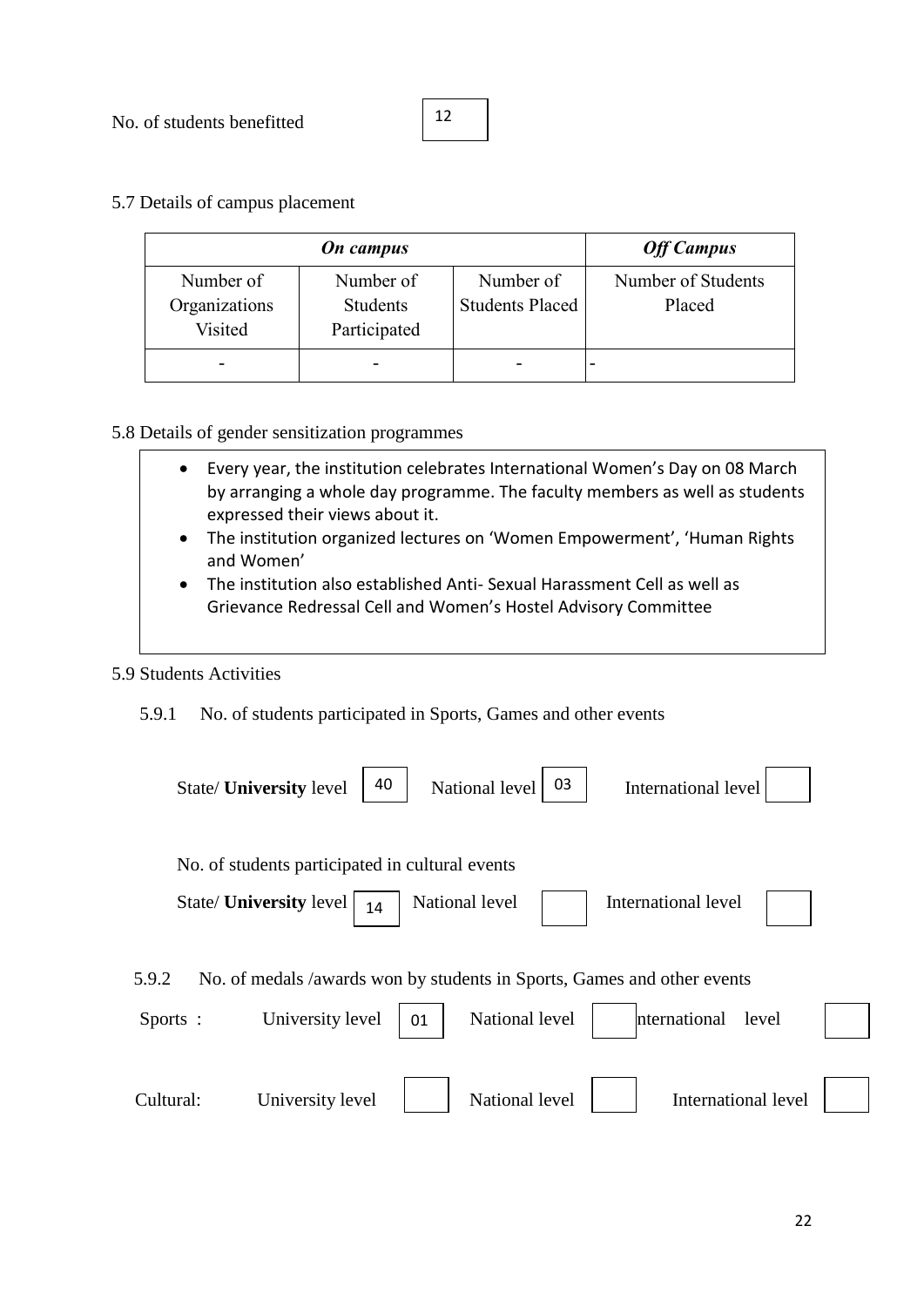## 5.10 Scholarships and Financial Support

|                                                                                                  | Number of<br>students | Amount       |
|--------------------------------------------------------------------------------------------------|-----------------------|--------------|
| Financial support from institution                                                               |                       |              |
| Financial support from government                                                                | 113                   | $3,21,738/-$ |
| Financial support from other sources                                                             |                       |              |
| Number of students who received<br>International/National recognitions<br>(Scholarship of merit) | 16                    | $16000/-$    |

## 5.11 Student organised / initiatives

| Fairs | : State/ University level                                                                                    | $\boxed{\text{Nil}}$ National level | $\begin{array}{ c c c c c c } \hline \end{array}$ Nil   International level   Nil |  |
|-------|--------------------------------------------------------------------------------------------------------------|-------------------------------------|-----------------------------------------------------------------------------------|--|
|       | Exhibition: District/University level $\begin{array}{ c c c } \hline 02 & \text{National level} \end{array}$ |                                     | International level                                                               |  |
|       |                                                                                                              |                                     |                                                                                   |  |

5.12 No. of social initiatives undertaken by the students 05

# 5.13 Major grievances of students (if any) redressed:

- 1. Improvement in canteen facility
- 2. Increase the number of dustbins in College Campus
- 3. Provision of Telephone and Television in Women Hostel
- 4. Provision of Sanitary Napkin Vending and Disposal Machine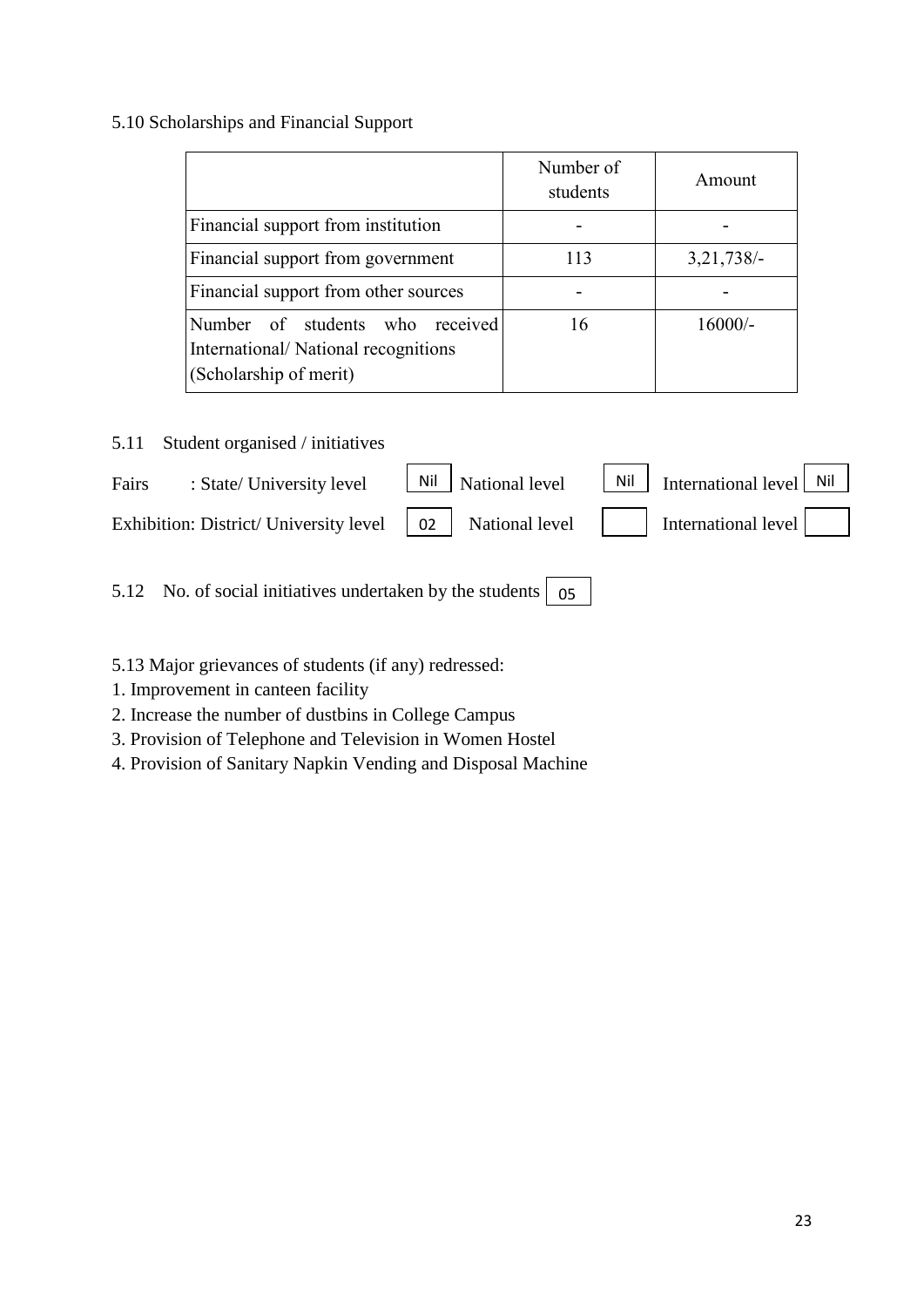# **Criterion – VI**

## **6. Governance, Leadership and Management**

### 6.1 State the Vision and Mission of the institution

The **Vision** statement of the institution is **To create complete personalities through value based and career oriented courses**.

The **Mission** statement of the college is **Empowerment of women.**

#### 6.2 Does the Institution has a management Information System

Yes, the Institution has a Management Information System as a part of Maharashtra Government's MIS.

6.3 Quality improvement strategies adopted by the institution for each of the following:

# 6.3.1 Curriculum Development

The syllabi is framed by the Board of Studies of Swami Ramanand Teerth Marathwada University, Nanded and it is implemented by the college. Our teachers of B.Voc. F.T. and I.T. are actively involved in syllabus framing. The syllabus of B.Voc. F.T. and I. T. is developed by our faculty for the first year Diploma of B.Voc. F. T. and I. T.

# 6.3.2 Teaching and Learning

- Every year the college organizes 'College Refresher Course' for the teaching faculty.
- Use of ICT techniques for teaching faculty for effective teaching.
- Training programmes for newly appointed teachers were organized for human resource management.
- Interactive teaching learning process is adopted.
- Competence building initiative programme is organized for the students during Educational Week.

#### 6.3.3 Examination and Evaluation

- Syllabus based Group Discussion, Seminar organized in the classes.
- Internal exams conducted for the assessment of the student's performance.
- CGPA and CBCS pattern is followed
- Organized unit/ class test.
- Our teacher participates in the examination and evaluation system of the University.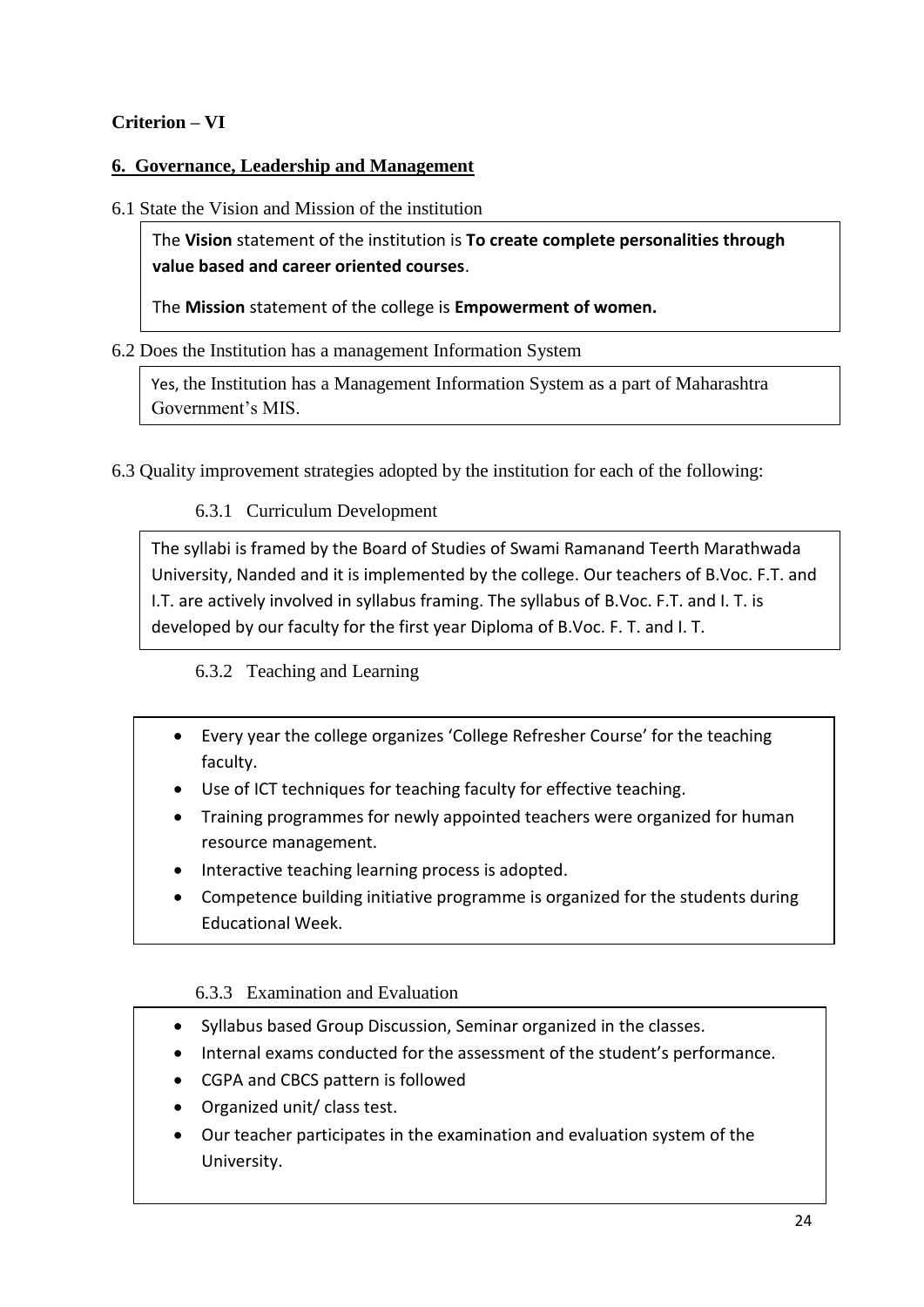6.3.4 Research and Development

The IQAC has formed a research committee and through this committee for promoting research climate, the notices are circulated to the faculty members for the followings: 1. Registration for M.Phil/Ph.D. 2. Motivating the faculty for participating and presenting research papers in international /national /state/ regional conferences/seminars/workshops. 3. Encouraged the faculty for undertaking minor/major research projects of the UGC, the University and other agencies. 4. Organization of state/national/international conferences/seminars/ workshops. 5. Promoting the faculty for publication of research papers in peer-reviewed international/national journals. 6. Promoting the students for the participation in Research Festival 'Avishkar' 8. The final year students of B. Com. and PG students undertook a research Project as a part of syllabus.

# 6.3.5 Library, ICT and physical infrastructure / instrumentation

The college has number of books, journals CDs. Library is computerized. The college purchased Library Management System that is OPAC. Near about 14000 books are installed in it. Students can avail the facility of OPAC. Reading hall with A/C is also open 24 hours on all day for the students.

The college has the classrooms, five labs in various disciplines, indoor and outdoor playgrounds. Internet connectivity is also available in the college due to Wi-Fi facility. Digital boards and LCD projectors are also made available.

Two separate Women hostels are also available for the residence of the students.

One recreation hall is open for the students.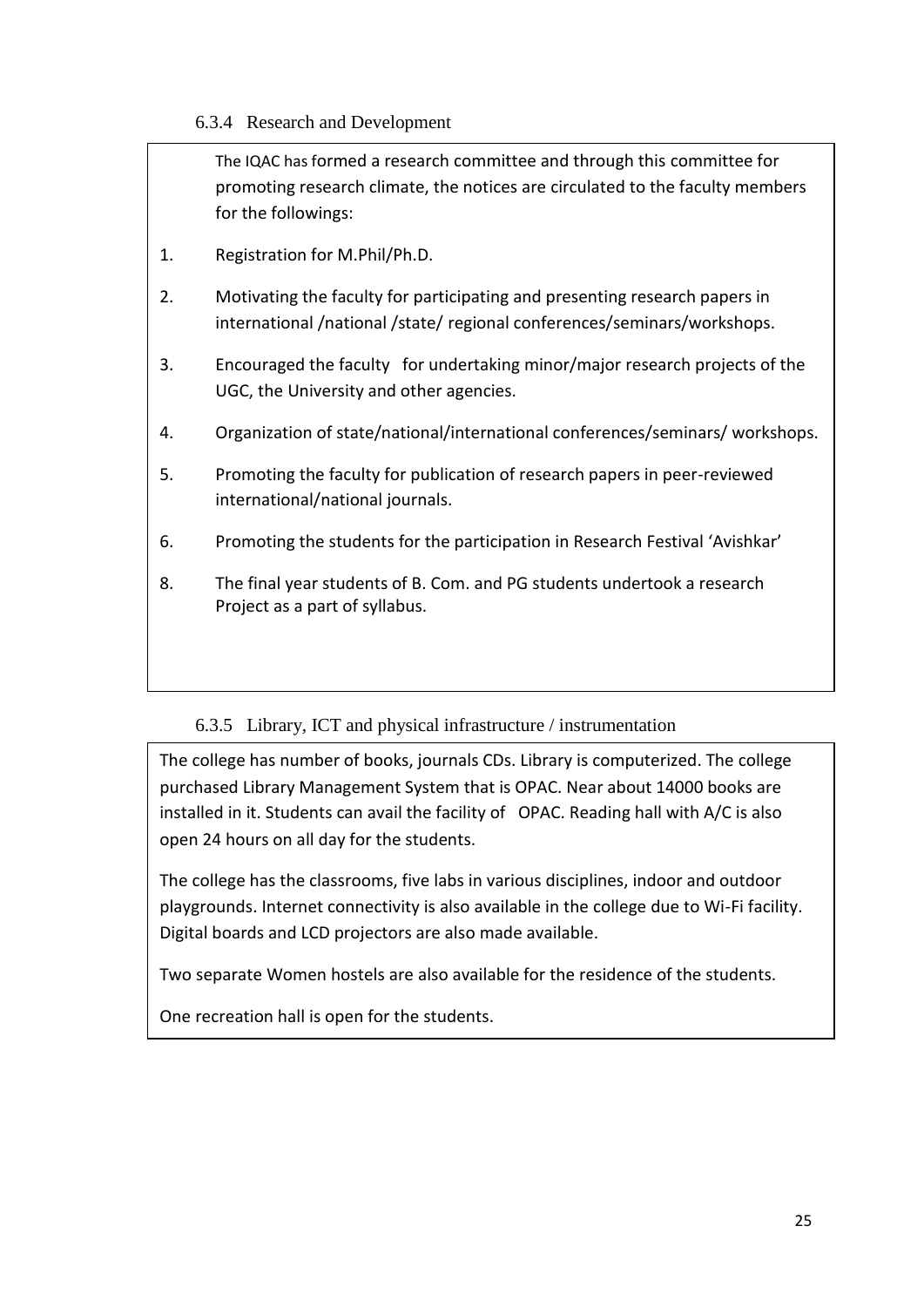#### 6.3.6 Human Resource Management

- The training programmes were arranged for the teaching and non-teaching staff.
- CAS promotions for the teaching faculty and promotion for non-teaching faculty.
- The administration is decentralized into four parts. It is as follows:
	- 1. Academic section
	- 2. Administrative Section
	- 3. Examination Section
	- 4. Finance and Accounts Section

## 6.3.7 Faculty and Staff recruitment

Faculty and Staff recruitments are completed time to time according to the norms of Government and UGC rules.

6.3.8 Industry Interaction / Collaboration

 Students visit to the industry for acquiring the practical knowledge. There is an interaction amongst the industrial experts, students and teachers for enhancing the domain knowledge.

#### 6.3.9 Admission of Students

- Admissions are given on the terms and conditions of the State Government and University and UGC rules.
- Reservation rules and regulation are followed as per given in State Government norms.

### 6.4 Welfare schemes for

| Teaching | • Credit Co-operative Society benefits              |
|----------|-----------------------------------------------------|
|          | • Small Saving Group benefits                       |
|          | $\bullet$ Medical check -up facilities              |
|          | • Felicitation to employees at the time of personal |
|          | achievement                                         |
|          | • Promotion / Deputation benefits to teachers       |
|          | • Provide the lien leave                            |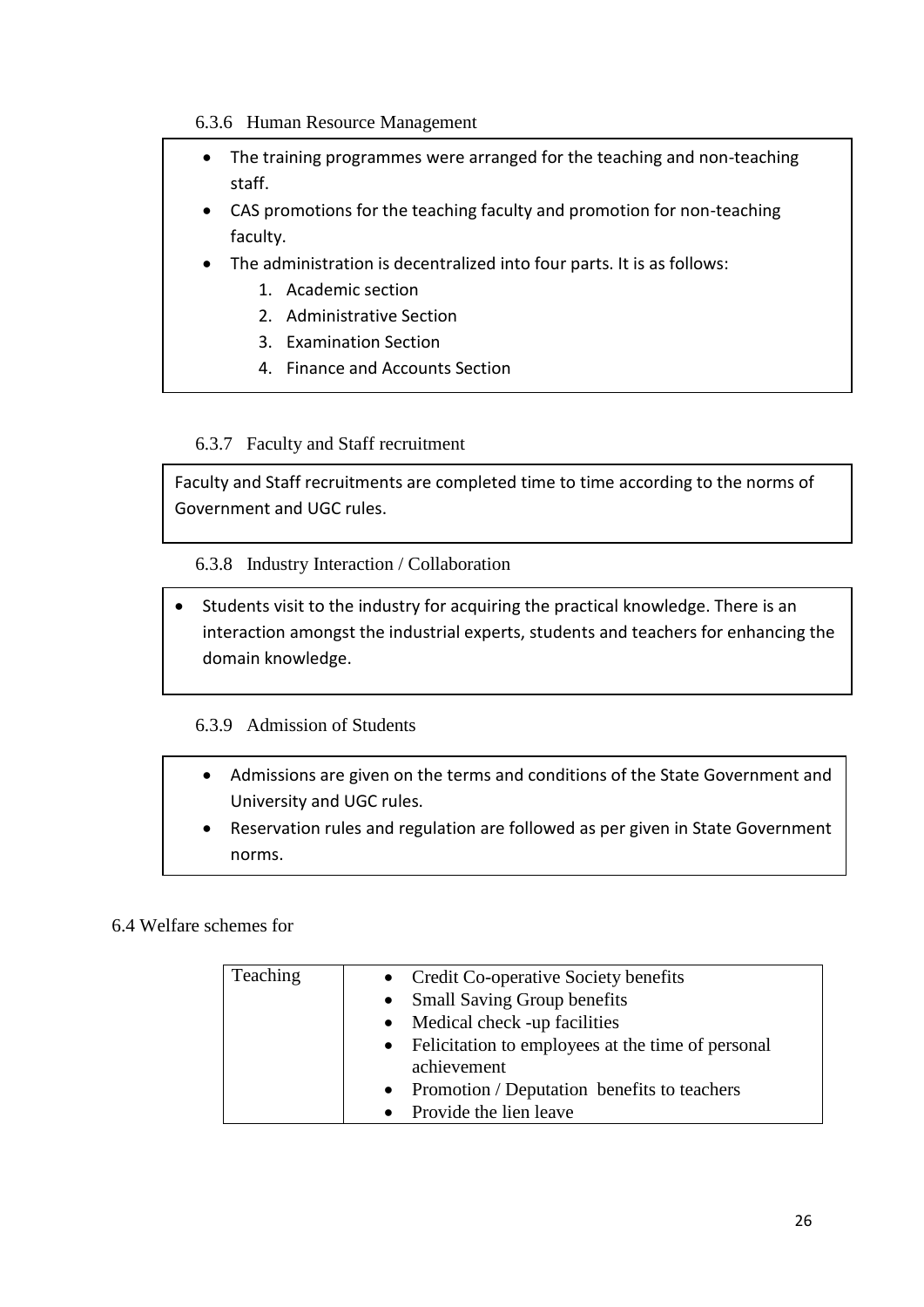| Non-            | Credit Co-operative Society benefits                         |  |  |  |  |
|-----------------|--------------------------------------------------------------|--|--|--|--|
| teaching        | <b>Small Saving Group benefits</b>                           |  |  |  |  |
|                 | Replacement leave                                            |  |  |  |  |
|                 | Medical check- up facilities                                 |  |  |  |  |
|                 | • Provide uniform cloth to class IV                          |  |  |  |  |
|                 | • Felicitation to employees for good work                    |  |  |  |  |
|                 | • Promotional benefits                                       |  |  |  |  |
| <b>Students</b> | Free Health check- up, blood group check- up, Concession     |  |  |  |  |
|                 | in fees for economically backward students, Wi- Fi facility, |  |  |  |  |
|                 | Earn and Learn Scheme, Sports Kits provided to the winner    |  |  |  |  |
|                 | students at free of cost                                     |  |  |  |  |

6.5 Total corpus fund generated

| --- |  |  |
|-----|--|--|
|     |  |  |
|     |  |  |
|     |  |  |

6.6 Whether annual financial audit has been done  $Y_1$ 

| $\overline{\phantom{a}}$ |  |  |
|--------------------------|--|--|
|--------------------------|--|--|

6.7 Whether Academic and Administrative Audit (AAA) has been done?

| Audit Type     | External |                                        | Internal |                                     |  |
|----------------|----------|----------------------------------------|----------|-------------------------------------|--|
|                | Yes/No   | Agency                                 | Yes/No   | Authority                           |  |
| Academic       | Yes      | University                             | Yes      | College Academic<br>Committee       |  |
| Administrative | Yes      | Joint Director,<br>Higher<br>Education | Yes      | College Administrative<br>Committee |  |

6.8 Does the University/ Autonomous College declares results within 30 days?

| For UG Programmes | Yes |    |  |
|-------------------|-----|----|--|
| For PG Programmes | Yes | No |  |

6.9 What efforts are made by the University/ Autonomous College for Examination Reforms?

- Examination Reformation Committee is formed by the University and one of the faculty members is working as member of the Committee.
- The college follows the MCQ pattern at UG level.
- The internal assessment of 30 marks is conducted twice of each paper for UG courses. In this way, two exams conducted for each semester and then the marks are converted into 10 marks. This pattern is followed.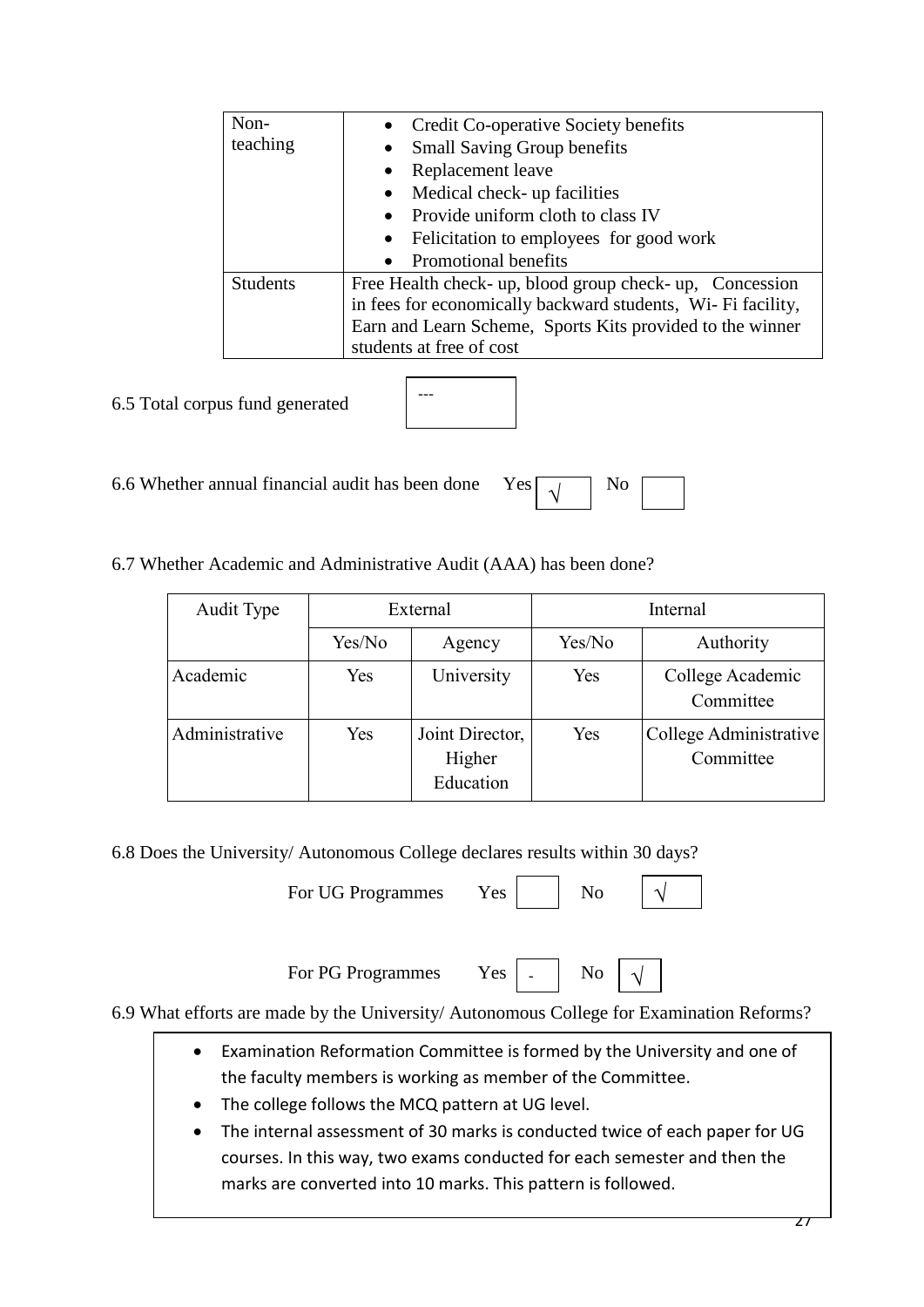6.10 What efforts are made by the University to promote autonomy in the affiliated/constituent colleges?

University promotes 'A' Grade colleges for taking the autonomy. The college organized a one day institutional level seminar on "Necessity of Autonomous Status for Traditional Colleges" in the last year.

6.11 Activities and support from the Alumni Association

The college formed Alumni Association. The Alumni registered the names. The college organizes a get together programme for them. The two Alumni namely Mrs. Mrudula Kailash Patil and Mrs. Mangala Hemant Singare contributed some trees for the College. In addition to this, our Alumni and our College equally developed the College by making the arrangement of Water Conservation.

6.12 Activities and support from the Parent – Teacher Association

The parents participate in the induction programme. One of the parents of the student donated 100 trees for making the campus environmentally friendly.

6.13 Development programmes for support staff

- Provided uniform washing allowance to them.
- Free Health check- up through Health check- up camp.

6.14 Initiatives taken by the institution to make the campus eco-friendly

The institutions are taken the efforts to make the campus eco-friendly such as:

- Tree plantation programme is organized in the college campus.
- Use of solar system for the students in the hostel.
- Campus cleanliness programme is organized for cleaning the campus
- To avoid the use of plastic, the campus is made polythene free.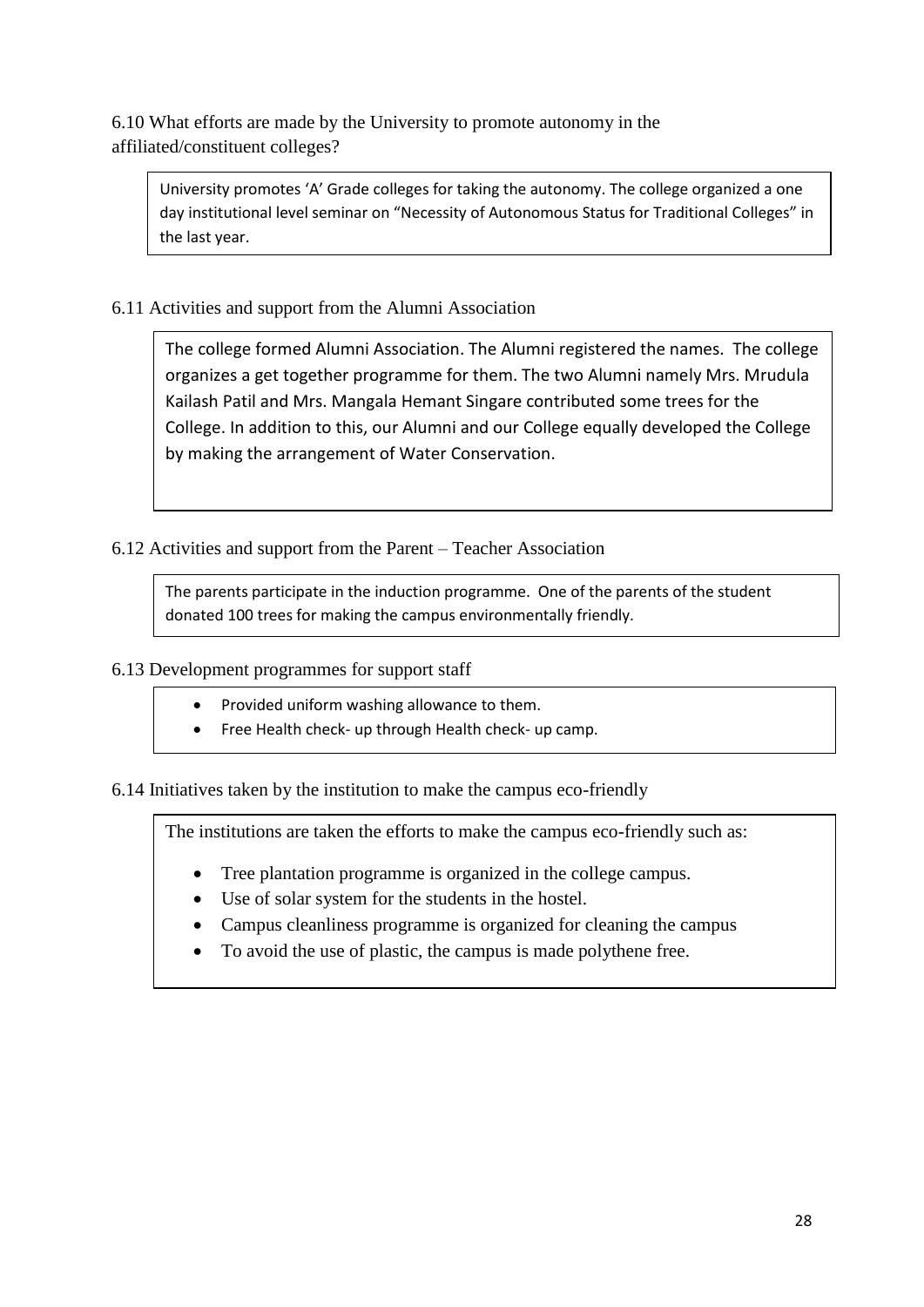# **Criterion – VII**

# **7. Innovations and Best Practices**

7.1 Innovations introduced during this academic year which have created a positive impact on the functioning of the institution. Give details.

- Commencement of new innovative Vocational Degree Programme B. Voc. In Fashion Technology and Information Technology
- Decentralization of the administration.
- Formation of various committees.
- UGC -COP programmes in Computer Hardware and Fashion Design.
- Wi-Fi facility, free internet access to students and teachers.
- Use of ICT in teaching learning process.
- Master timetable
- CMS software in office administration
- Use of Library Management system OPAC in library.
- Induction programme for newly admitted students.
- Training programme for teaching and non-teaching staff.
- Organised the programmes on competence building initiatives of students.
- Indoor –outdoor sports activities with well-equipped facilities.
- Use of the software named Lexis for English Lab to improve the pronunciation of students.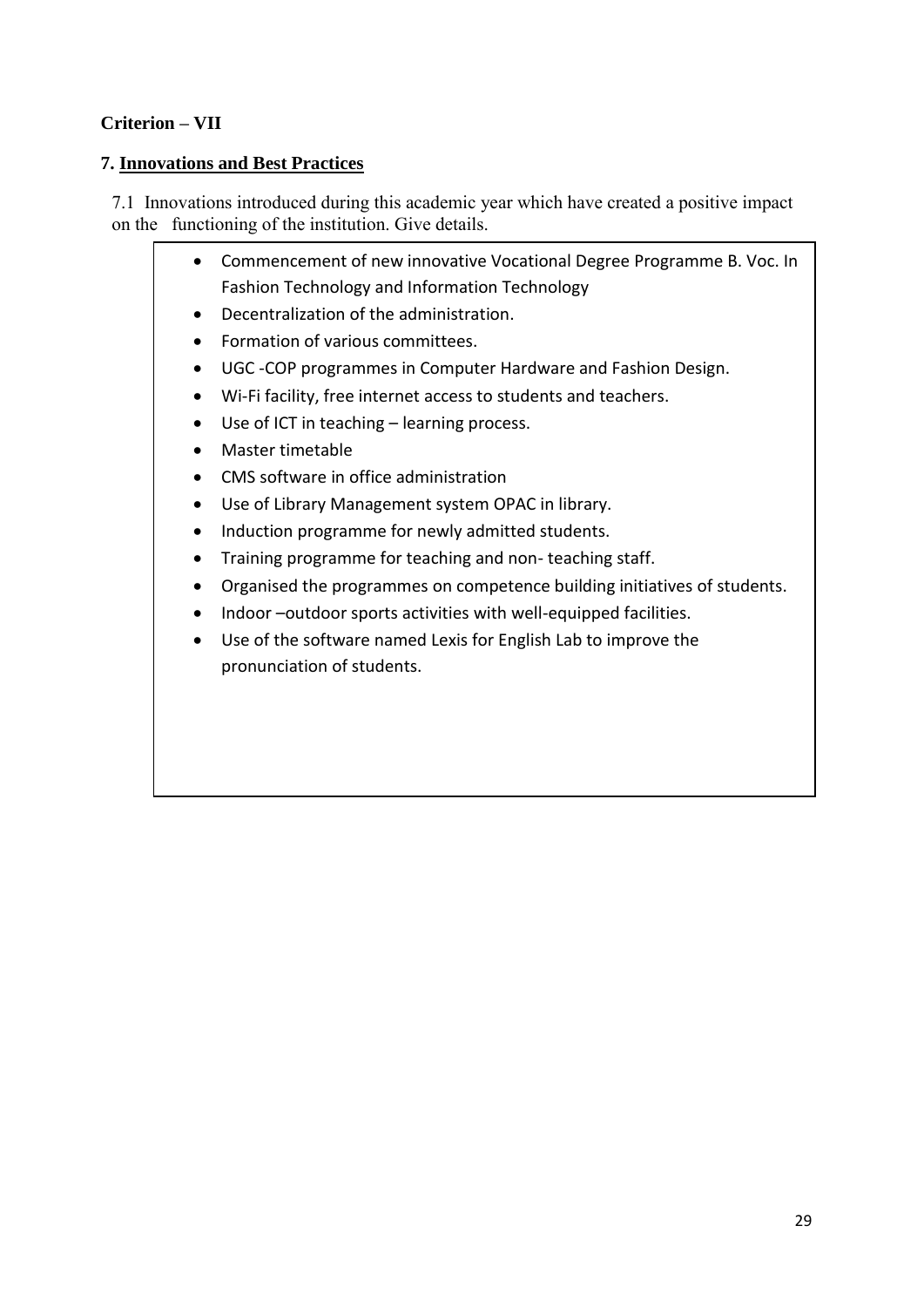7.2 Provide the Action Taken Report (ATR) based on the plan of action decided upon at the beginning of the year

- Organized induction programme for new comer students
- Analysed the University results
- Celebrated the 'World Population Day'
- Organization of One Day workshop on 'One Teacher- One Skill ' on 06 /02/ 2015
- Organization of One Day State level Sports Seminar on **Importance of Sports for Girl Students** by the Institution on 15/02/2015
- Students enrolled for N.S. S.
- Formed Students Council
- Celebrated Sadbhavana Din and on the occasion of Sadbhavana Din organized Blood Donation ,Health Check Camp and Tree plantation programme
- Celebrated Educational Week from 17 Sept. to 24 Sept.
- Celebrated NSS Dav
- Conducted Internal Exams of the University for all courses
- Trained the students for the Participation in Inter-University tournament
- Students Participated in Inter-Collegiate and Inter University tournament
- participated the students in University Youth Festival
- Prepared UGC proposals such as RUSA, CPE etc.
- Celebrated Bhartiya Sanvidhan Din
- Celebrated World AIDS Day
- Organized special Annual NSS camp at Brahmangaon Dist. Parbhani
- Organized cultural and educational programmes
- Organized Late Sow. Kamaltai Jamkar 'Darpan Puraskar'
- Conducted Annual Social Gathering and cultural programmes
- Organized academic and administration programmes for teaching and non-teaching staff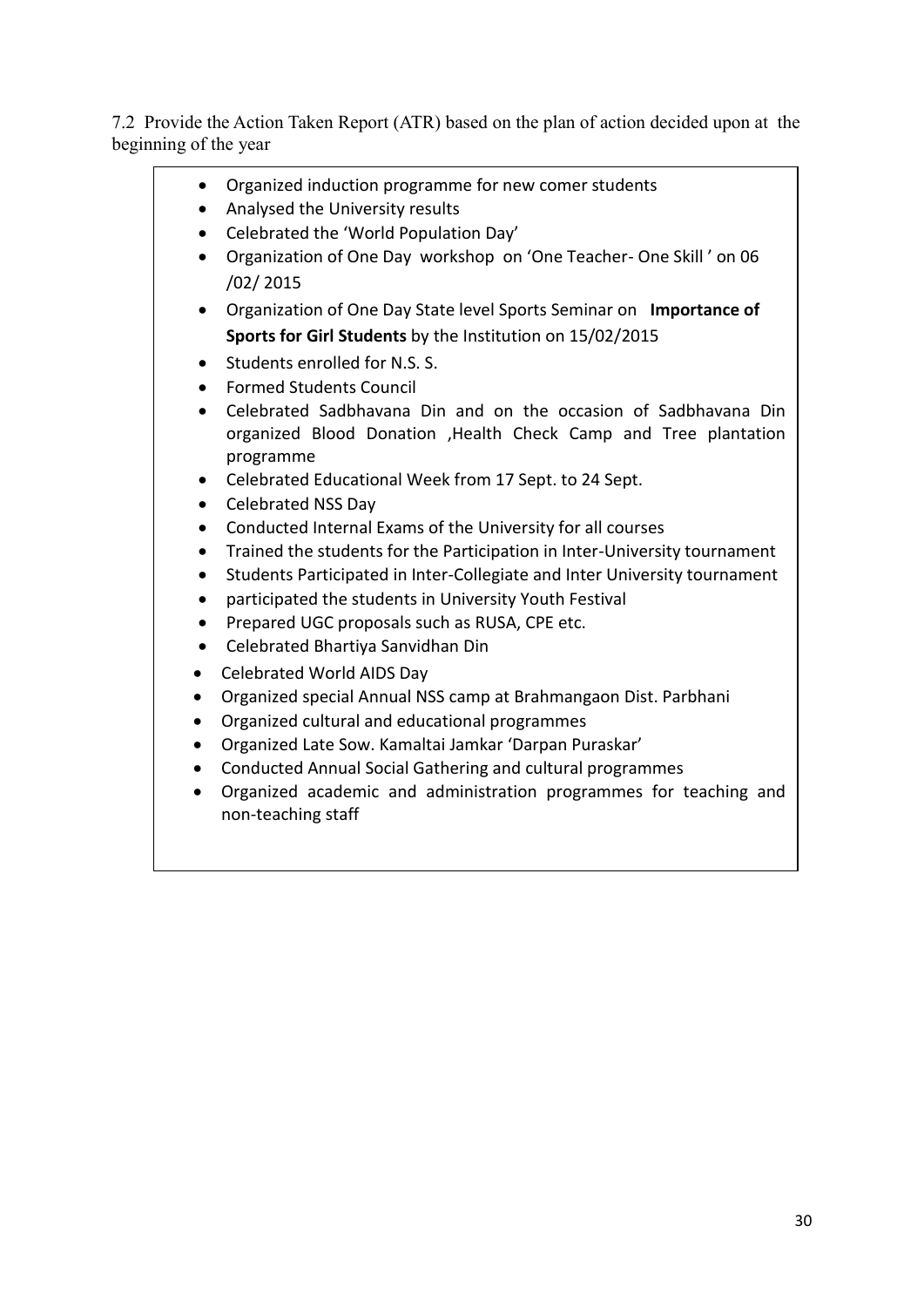7.3 Give two Best Practices of the institution *(please see the format in the NAAC Self-study Manuals)*

- College Refresher Course for teachers
- Publication of occasional college magazine 'Bridge of Friendship'
- Organization of 'Sadi Day'/ 'Traditional day'
- Books provided to senior citizens.
- Wi-Fi and free access of internet to all
- Our faculty members Mr. J.S. Ghanghav, Head, Deptt. of History prepared the College Anthem and Ms. Kulkarni P. P., Deptt. of Music composed it and all the staff members and students sung the College Anthem during the certain occasions.

# *\*Provide the details in annexure (annexure need to be numbered as i, ii,iii)*

7.4 Contribution to environmental awareness / protection

The college formed Nature Club. Through this club the various plants have been planted and environmental awareness and protection is taken into consideration. The students are taught the importance of environment. For this, the third year students of each stream have been prescribed a separate paper entitled *Environmental Studies* in their syllabus as compulsory subject. The college also organized a guest lecture on 'Global Warming' . Tree plantation programme at the hands of notable visitors. Campus Cleanliness programme conducted by the NSS Unit during Swachata Campaign.

7.5 Whether environmental audit was conducted? Yes  $\sqrt{1 + N_0}$ 

√

31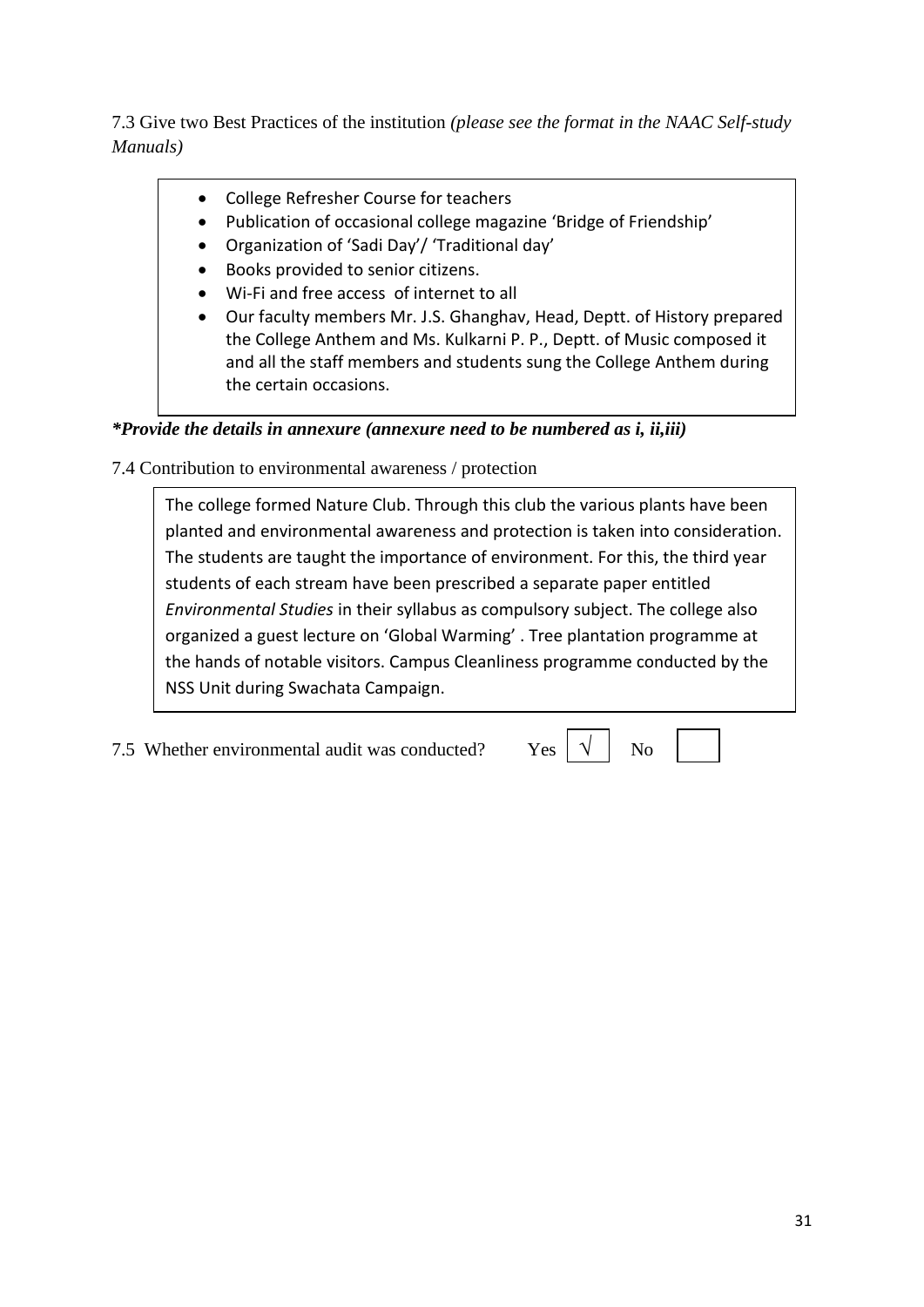7.6 Any other relevant information the institution wishes to add. (for example SWOT Analysis)

# **Strength**

- Location of the College
- First women College in the District and only one 'A' grade women college in Marathwada Region.
- Best College Award by the Parent University.
- Free educational environment especially for girl students.
- Wi-fi facility made available in college campus for all the students and teachers.
- Separate two women hostel.
- Well- equipped sports facilities.

## **Weaknesses**

- Sometime dropout rate became higher.
- Less placement possibilities for students.
- Less linkage with industries
- Tendency of rural people
- Lack of consultacies
- Low paying capacity of the students.
- Lack of patents

## **Opportunities**

- Enhancement of women education literacy.
- Opportunities in Rider Group for women.
- More opportunities in Women entrepreneurship.

#### $\bullet$ **Threats**

- Competition with general/ Coeducational colleges.
- Decline of strength due to marriage of girls.
- Social thoughts and traditions.
- Security and protective problems.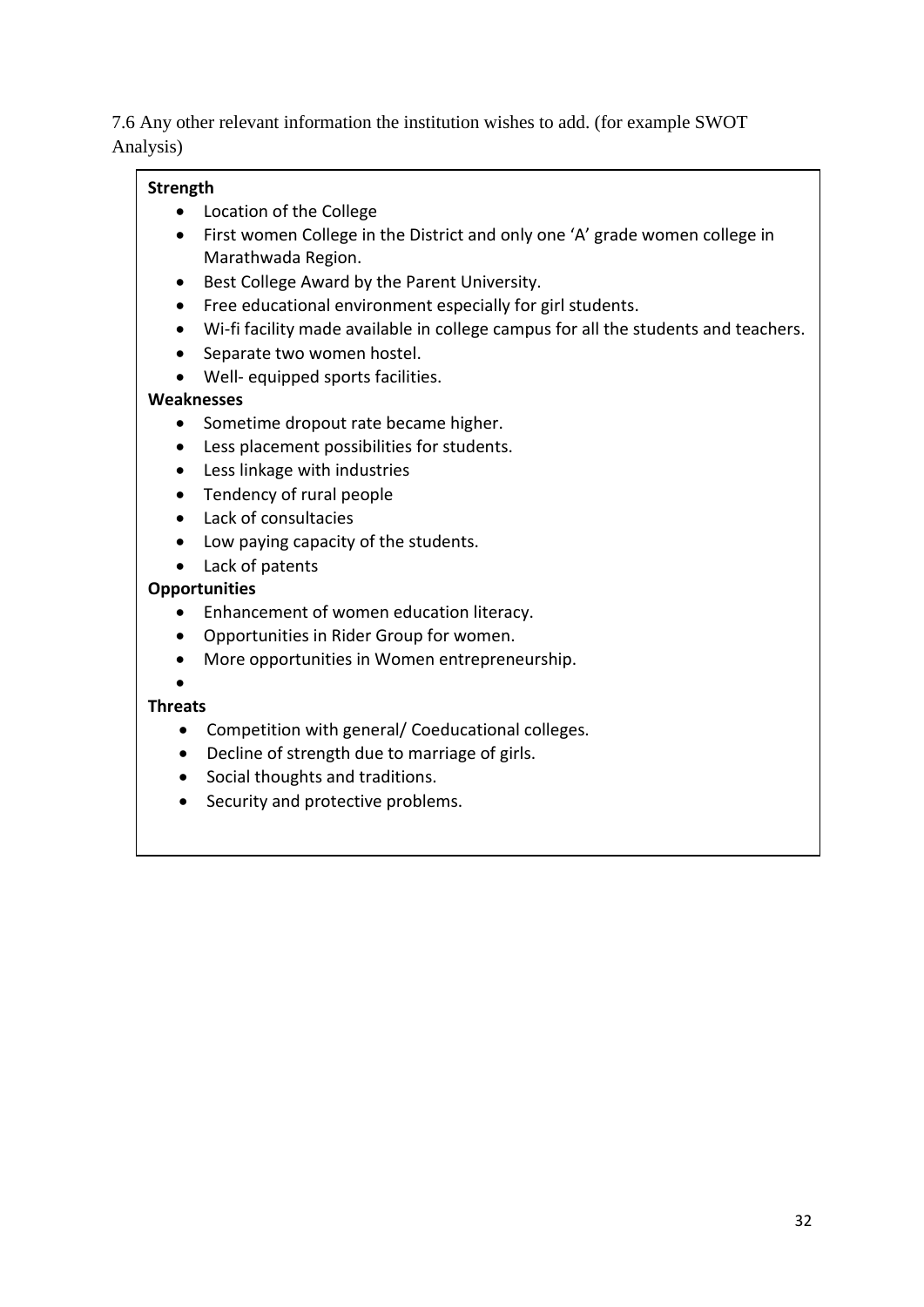#### 8.**Plans of institution for next year**

- To review of earlier action Plan and preparation of next year action Plan.
- To organize the workshop on research methodology.
- To motivate the faculty to submit the research proposals for research projects.
- To promote the faculty to involve in research activities.
- To organize Seminars and Conferences to create research culture among the staff and students.
- Introduce new certificate course in Spoken English.
- To establish various associations in various subjects.
- To make MoU with industry and Some GOs and NGOs.
- To apply for UGC- CPE status
- To apply for RUSA

*Name:* Dr. Devidas R. Bhagwat *Name* : Dr. Vasant K. Bhosle

*Signature of the Coordinator, IQAC Signature of the Chairperson, IQAC*

*\_\_\_\_\_\_\_\*\*\*\_\_\_\_\_\_\_*

*\_\_\_\_\_\_\_\_\_\_\_\_\_\_\_\_\_\_\_\_\_\_\_\_\_\_\_\_\_\_\_ \_\_\_\_\_\_\_\_\_\_\_\_\_\_\_\_\_\_\_\_\_\_\_\_\_\_\_\_\_\_\_*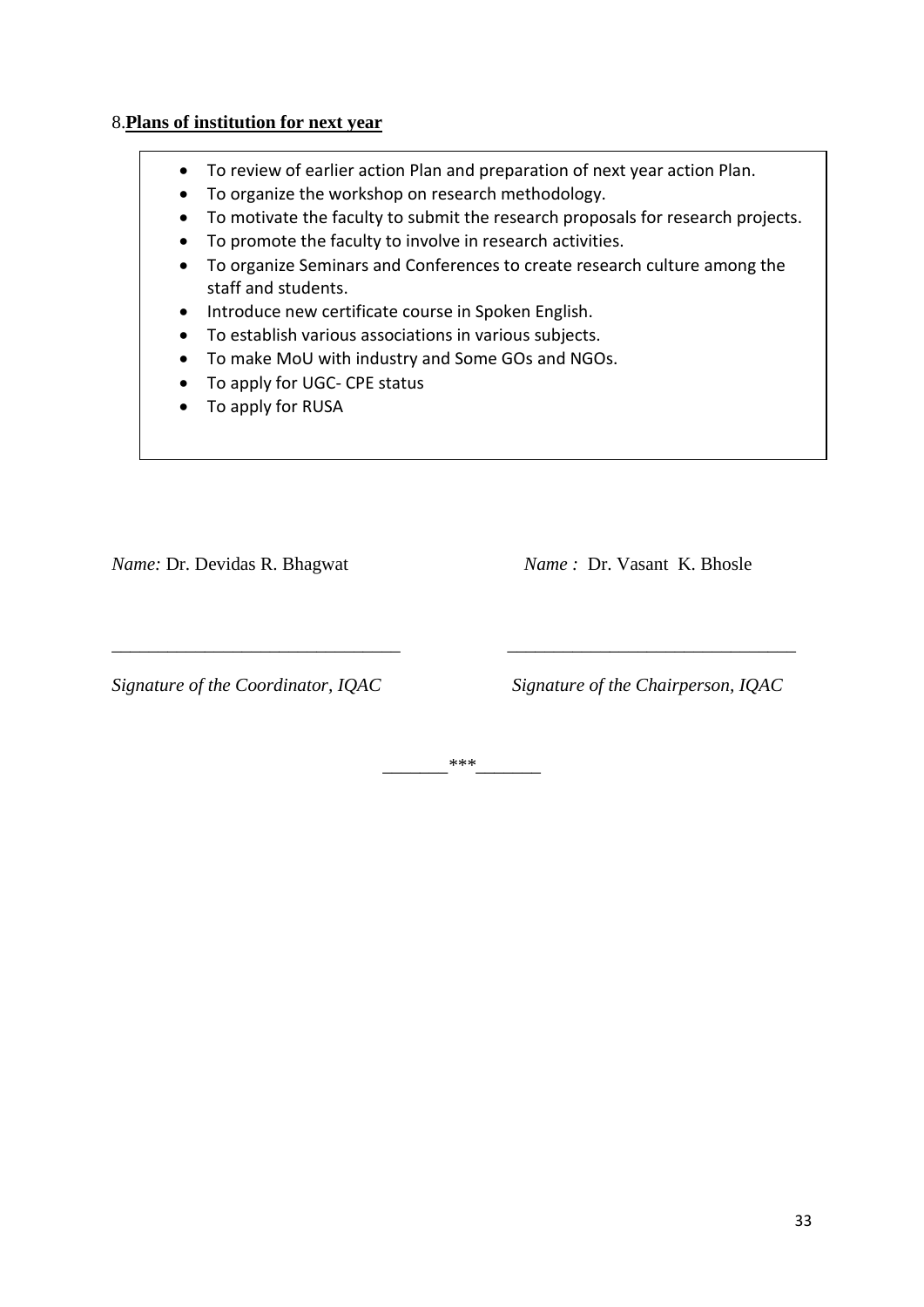# **Nutan Vidya Mandir Education Society's**

# **Late Sow Kamaltai Jamkar Mahila Mahavidyalaya, Parbhani**

## **Academic Year 2014-2015**

## **Plan of Action and Achievements**

| <b>First Term -</b>      | 16/06/2014 to 18/10/2014                  |
|--------------------------|-------------------------------------------|
| <b>Second Term-</b>      | 13/11/2014 to 01/05/2015                  |
| <b>Winter Vacation –</b> | 19/10/2014 to 12/11/2014                  |
|                          | Summer Vacation- 02/05/2015 to 15/06/2015 |

**Winter University Exams- 11/11/2014 Summer University Exams- 24/03/2015**

| <b>PLAN OF ACTION</b>                                                                                                                                                                                                                                                                                                                                                                                     | <b>ACHIVEMENTS</b>                                                                                                                                                                                                                                                                                                                                                                                                                                        |  |  |
|-----------------------------------------------------------------------------------------------------------------------------------------------------------------------------------------------------------------------------------------------------------------------------------------------------------------------------------------------------------------------------------------------------------|-----------------------------------------------------------------------------------------------------------------------------------------------------------------------------------------------------------------------------------------------------------------------------------------------------------------------------------------------------------------------------------------------------------------------------------------------------------|--|--|
| July                                                                                                                                                                                                                                                                                                                                                                                                      |                                                                                                                                                                                                                                                                                                                                                                                                                                                           |  |  |
| Admission<br>of<br>Commencement<br>process                                                                                                                                                                                                                                                                                                                                                                | Formed of Admission Committee                                                                                                                                                                                                                                                                                                                                                                                                                             |  |  |
| To conduct Staff meeting<br>To Prepare the<br>category<br>wise<br>$\sigma$ f<br>students<br>statement<br>and<br>completion of eligibility process<br>To organize induction programme<br>for new comers<br>To analyse University result<br>To Celebrate 'World Population<br>Day'                                                                                                                          | <b>Conducted Staff meeting</b><br>Prepared the list of category wise<br>statement of students and completed<br>the eligibility process<br>Organized induction programme for<br>new comers<br>Analysed the University results<br>Celebrated the 'World Population<br>Day'                                                                                                                                                                                  |  |  |
|                                                                                                                                                                                                                                                                                                                                                                                                           | <b>August</b>                                                                                                                                                                                                                                                                                                                                                                                                                                             |  |  |
| To Enroll the students in N.S.S.<br>To Form Students Council<br>To Celebrate Independence Day<br>To conduct meeting with teaching<br>and non-teaching staff<br>To Coach the students for the<br>Participation in Intercollegiate<br>tournament<br>Academic programme for<br>new<br>faculty members<br>To Celebrate Sadbhavana Din<br>Blood Donation and Health Check<br>Camp<br>Tree plantation programme | Students enrolled for N.S. S.<br><b>Formed Students Council</b><br>Celebrated Independence Day<br>Conducted meeting with teaching<br>$\bullet$<br>and non-teaching staff respectively.<br>Given coaching to the students for<br>the participation in Intercollegiate<br>tournament<br>Celebrated Sadbhavana Din and on<br>the occasion of Sadbhavana Din<br>organized Blood Donation , Health<br><b>Check Camp</b><br>organized tree plantation programme |  |  |
| To conduct meeting with Student<br>Council, Faculty and Management                                                                                                                                                                                                                                                                                                                                        | Conducted meeting with Student<br>Council, Faculty and Management                                                                                                                                                                                                                                                                                                                                                                                         |  |  |

### **FIRST TERM**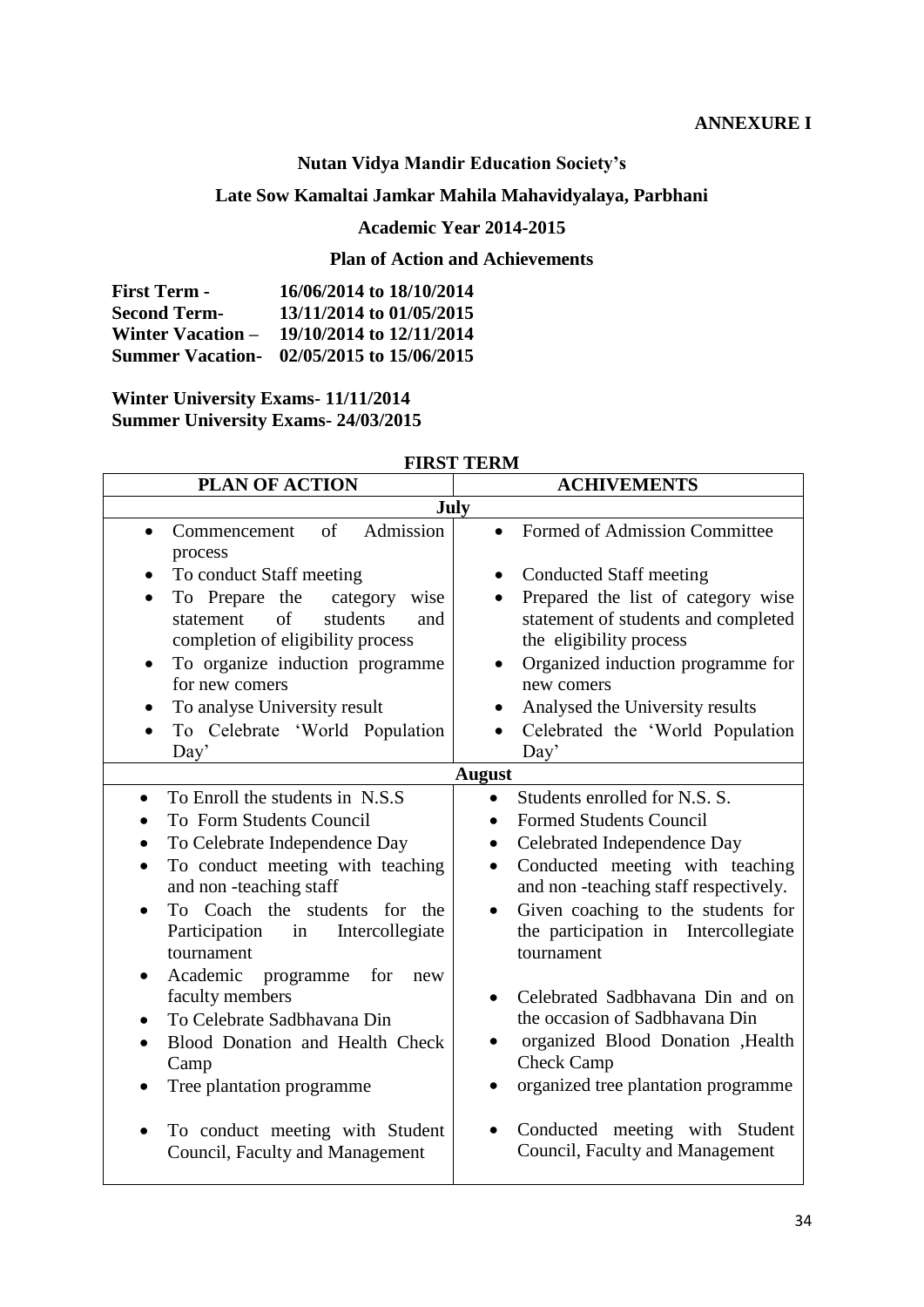| September                                           |                                                                    |  |
|-----------------------------------------------------|--------------------------------------------------------------------|--|
| To celebrate Teacher's Day<br>$\bullet$             | Celebrated Teacher's Day                                           |  |
| To celebrate Educational Week from                  | Celebrated Educational Week from                                   |  |
| 17 Sept. to 24 Sept.                                | 17 Sept. to 24 Sept.                                               |  |
| To celebrate NSS Day<br>$\bullet$                   | <b>Celebrated NSS Day</b><br>$\bullet$                             |  |
| To conduct Internal Exams of the                    | Conducted Internal Exams of the                                    |  |
| University for all courses                          | University for all courses                                         |  |
| celebrate<br>To<br>Marathwada<br>$\bullet$          | Celebrated<br>Marathwada<br>$\bullet$                              |  |
| Muktisangram Day and University                     | Muktisangram Day and University                                    |  |
| <b>Foundation Day</b>                               | <b>Foundation Day</b>                                              |  |
| To train the<br>students<br>for<br>the<br>$\bullet$ | Trained the<br>students<br>for<br>the<br>$\bullet$                 |  |
| Participation in Inter-collegiate<br>$\&$           | Participation<br>Inter-collegiate<br>in                            |  |
| Inter-University tournament                         | &Inter-University<br>tournament<br>at                              |  |
| To conduct Staff meeting                            | <b>KKM College Manwath</b>                                         |  |
| To organize the College<br>Level                    | Organization of College<br>Level                                   |  |
| Research Festival 'Avishkar'                        | Research Festival 'Avishkar'                                       |  |
|                                                     | <b>October</b>                                                     |  |
| To celebrate the birth anniversary of<br>$\bullet$  | celebrated the birth anniversary of<br>$\bullet$                   |  |
| Mahatma Gandhi and Lal Bahadur                      | Mahatma Gandhi and Lal Bahadur                                     |  |
| Shastri                                             | Shastri                                                            |  |
| To participate the students<br>in                   | participated<br>the<br>students<br>in                              |  |
| University Youth Festival                           | University Youth Festival                                          |  |
| To organize One Day District Level<br>$\bullet$     | Organization of One Day District                                   |  |
| Research Festival 'Avishkar' by the                 | Level Research Festival 'Avishkar'                                 |  |
| Institution in collaboration with the               | by the Institution in collaboration                                |  |
| <b>Parent University</b>                            | with the Parent University<br>on                                   |  |
| To conduct staff meeting for the<br>$\bullet$       | 18/10/2013                                                         |  |
| review of Ist term                                  | conducted staff meeting for the<br>$\bullet$<br>review of Ist term |  |
| First term exam scheduled as per                    |                                                                    |  |
| University schedule                                 | First term exam scheduled as per                                   |  |
|                                                     | University schedule                                                |  |

| DECORD TERMI                                                                                                                                                                                       |                                                                                                                                                                                                                                               |  |  |
|----------------------------------------------------------------------------------------------------------------------------------------------------------------------------------------------------|-----------------------------------------------------------------------------------------------------------------------------------------------------------------------------------------------------------------------------------------------|--|--|
| <b>PLAN OF ACTION</b>                                                                                                                                                                              | <b>ACHIVEMENTS</b>                                                                                                                                                                                                                            |  |  |
| <b>November</b>                                                                                                                                                                                    |                                                                                                                                                                                                                                               |  |  |
| • First term exam scheduled as per<br>University schedule<br>• Paper evaluation programme of<br>University exam<br>To prepare UGC proposals<br>To celebrate Bhartiya Sanvidhan<br>$\bullet$<br>Din | • First term exam scheduled as per<br>University schedule<br>Paper evaluation programme of<br>$\bullet$<br>University exam<br>Prepared UGC proposals such as<br>$\bullet$<br>RUSA, CPE etc.<br>Celebrated Bhartiya Sanvidhan Din<br>$\bullet$ |  |  |
| <b>December</b>                                                                                                                                                                                    |                                                                                                                                                                                                                                               |  |  |
| • To celebrate World AIDS Day<br>To conduct Educational Tour<br>To organize special Annual NSS<br>camp                                                                                             | Celebrated World AIDS Day<br>$\bullet$<br>Conducted industrial visit Tour<br>$\bullet$                                                                                                                                                        |  |  |
| To conduct Staff meeting<br>$\bullet$                                                                                                                                                              | Conducted meeting with staff                                                                                                                                                                                                                  |  |  |

**SECOND TERM**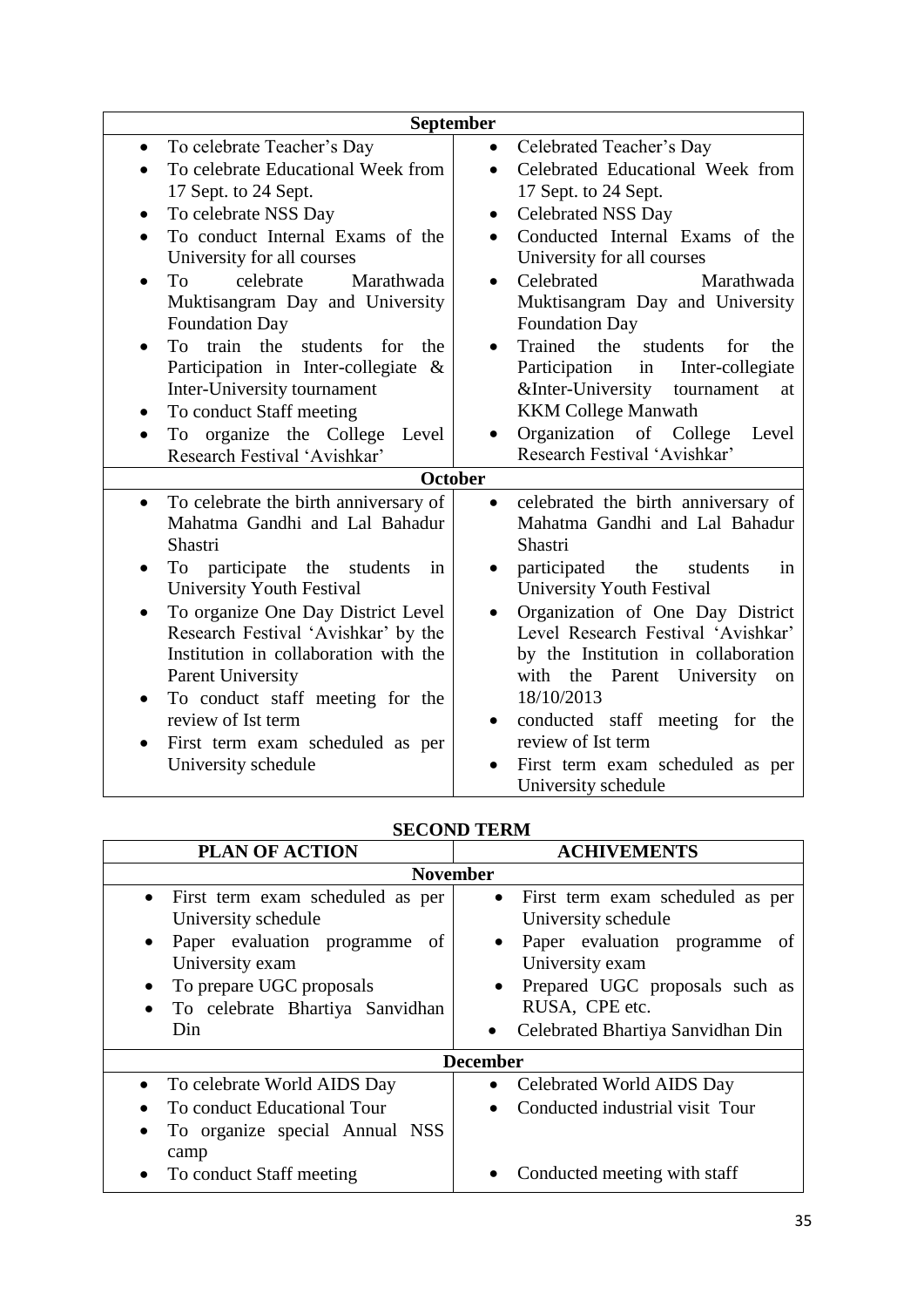| <b>January</b>                                                                                                                                                                                                                                                          |                                                                                                                                                                                                                                                            |  |
|-------------------------------------------------------------------------------------------------------------------------------------------------------------------------------------------------------------------------------------------------------------------------|------------------------------------------------------------------------------------------------------------------------------------------------------------------------------------------------------------------------------------------------------------|--|
| To conduct Annual Social Gathering<br>$\bullet$<br>and cultural programmes<br>To celebrate the birth anniversary of<br>$\bullet$<br>Savitribai Phule<br>To celebrate Republic Day<br>To organize Late Raosaheb Jamkar<br>State Level Elocution Competition<br>for Women | Conducted Annual Social Gathering<br>and cultural programmes<br>Celebrated the birth anniversary of<br>Savitribai Phule<br>Celebrated Republic Day<br>Organized Late<br>Sow.<br>Kamaltai<br>Jamkar 'Darpan Puraskar'                                       |  |
| February                                                                                                                                                                                                                                                                |                                                                                                                                                                                                                                                            |  |
| academic<br>organize<br>To<br>and<br>$\bullet$<br>administration<br>for<br>programmes<br>teaching and non-teaching staff<br>To conduct Internal Exams of the<br>University for all courses<br>To organize workshop on Soft Skill<br>and Personality Development         | Organized<br>academic<br>and<br>administration<br>for<br>programmes<br>teaching and non-teaching staff<br>Conducted Internal Exams of the<br>University for all courses<br>Organized workshop on Soft Skill<br>and Personality Development<br><b>March</b> |  |
| To conduct Staff meeting                                                                                                                                                                                                                                                | Conducted meeting with staff<br>$\bullet$                                                                                                                                                                                                                  |  |
| To celebrate the World Women's<br>Day<br>To organize farewell ceremony for<br>final year students<br>Second term exam scheduled as per<br>University schedule                                                                                                           | Organized the Annual NSS camp at<br>$\bullet$<br>Brahmangaon Dist. Parbhani<br>Celebrated the World Women's Day<br>Organized farewell ceremony for<br>final year students<br>Second term exam scheduled as per<br>University schedule<br><b>April</b>      |  |
| To celebrate the birth anniversary of<br>$\bullet$<br>Dr. B. R. Ambedkar                                                                                                                                                                                                | Celebrated the birth anniversary of<br>$\bullet$<br>Dr. B. R. Ambedkar                                                                                                                                                                                     |  |
|                                                                                                                                                                                                                                                                         | <b>May</b>                                                                                                                                                                                                                                                 |  |
| To celebrate Maharashtra Din<br>Paper evaluation programme<br>of<br>University exam<br>To submit the Annual Reports of<br>Extra-curricular<br>Department<br>and<br>activities,<br><b>PBAS</b><br><b>NAAC</b><br>and<br>Criterions                                       | Celebrated Maharashtra Din<br>Paper evaluation<br>of<br>programme<br>University exam                                                                                                                                                                       |  |
|                                                                                                                                                                                                                                                                         | June                                                                                                                                                                                                                                                       |  |
| Opening of the College<br>To conduct meeting with staff<br>To Allot committee work<br>of<br>Admission<br>Commencement<br>process<br>To Prepare the Annual teaching plan                                                                                                 | <b>Conducted Staff meeting</b><br>$\bullet$<br>Prepared time table<br>$\bullet$<br><b>Formation of Various Committees</b><br>Formed of Admission Committee<br>Prepared Annual teaching plan                                                                |  |
| To Allot workload                                                                                                                                                                                                                                                       | Allotted the workload                                                                                                                                                                                                                                      |  |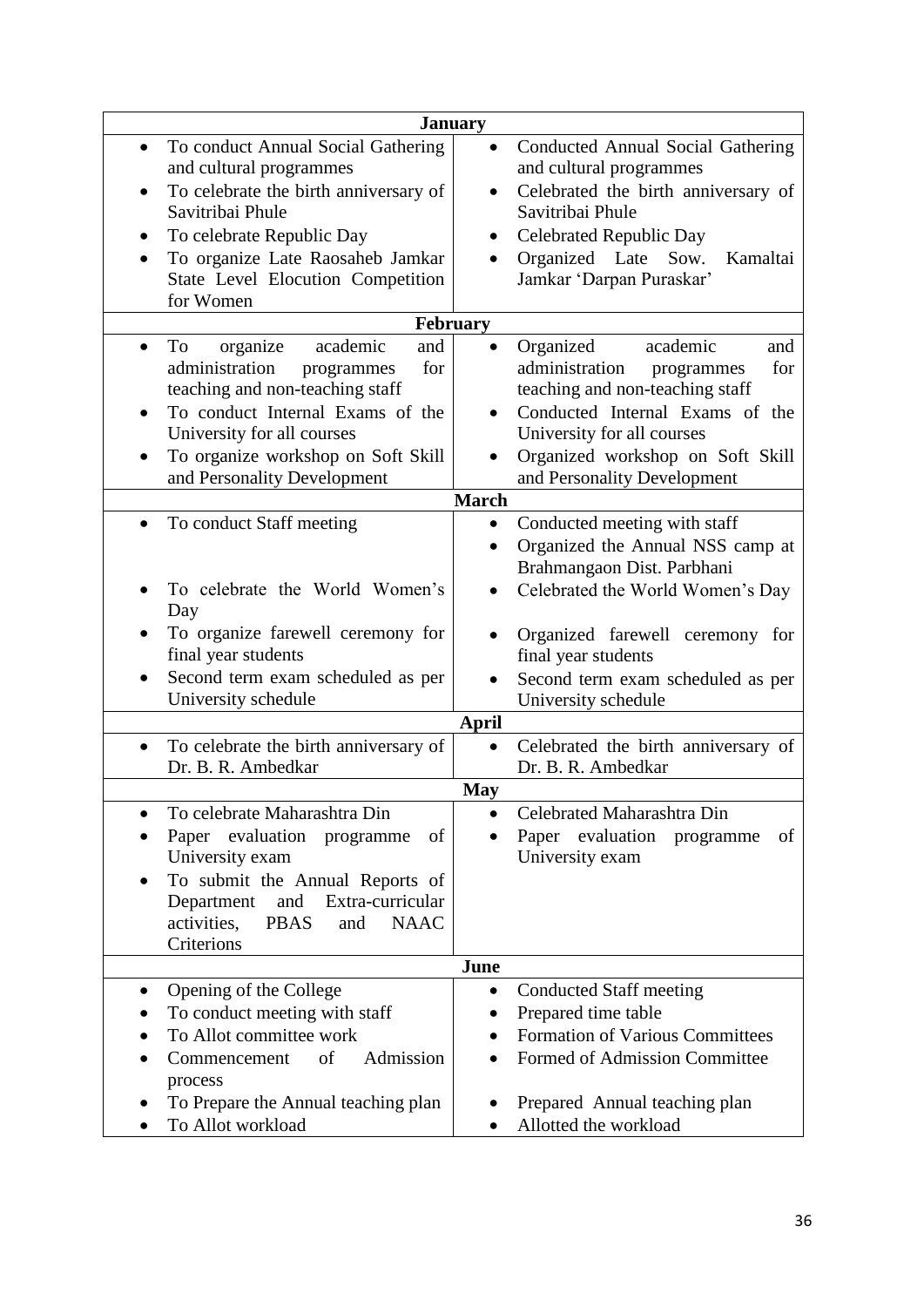#### **ANNEXURE II**

#### **Analysis of feedback form**

Analysis of feedback form is taken manually for the academic year 2014-15. Manual questionnaire is structured and feedback is taken. The analysis of feedback form is based on the following points. They are listed below:

- 1. To increase the number of text books and reference books of the syllabus in the library.
- 2. The Xerox facility be made available in the college campus.
- 3. Cleanliness of ladies room as well as sanitary rooms.
- 4. To increase the number of monthly magazine of competitive exams.
- 5. Internet access be made available.

After analysis the final outcome has been discussed with the IQAC for further actions.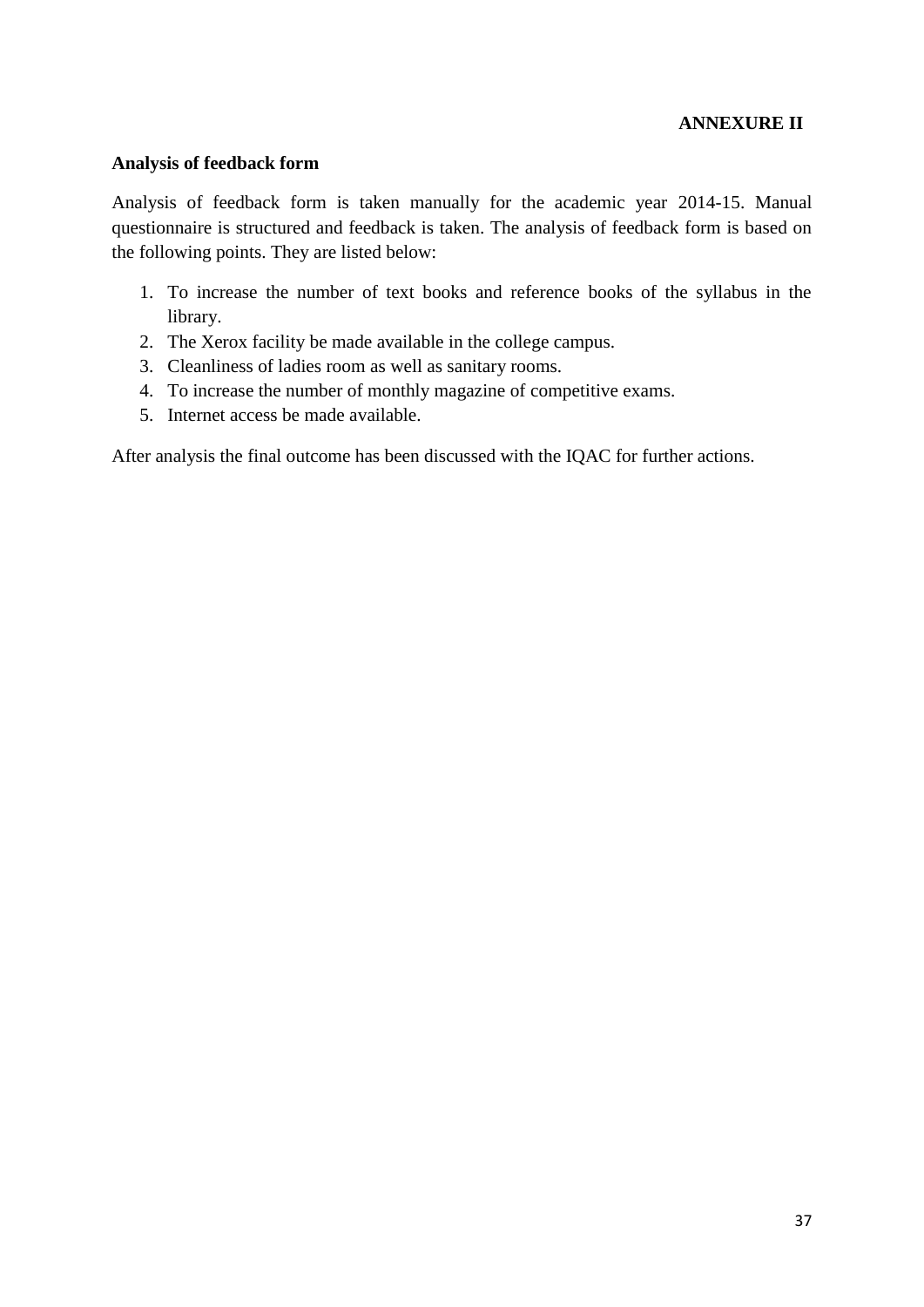#### **ANNEXURE III**

#### **Best Practice** – **I**

#### **1. Title: College Refresher Course (CRC)**

#### 2. **Goals:**

- To make aware about new or changing rules, regulations, provisions about administration & academic activities.
- To give information of exams & changes in office management.
- To promote research, extension & consultancy activities among teachers.
- To impart innovative teaching techniques in teachers.
- $\bullet$  To introduce teachers with current trends  $\&$  latest information in their subjects.
- To give information about peer reviewed journals, e-journals, seminars & workshops.
- To acquaint non-teaching staff with new software  $\&$  its usages.
- To update the knowledge of teaching & non-teaching staff.

#### 3. **The Context:**

The college believes that the teachers are primary and basic source of information for students especially in our region. Students rely on them completely for knowledge. A teacher has to be updated for overall development of students. Therefore, the college organizes Refresher Course at the beginning of every academic year.

 The college also gives utmost importance to maintain the records of students carefully. So the non-teaching staff is also provided an opportunity to enhance their knowledge. A non teaching staff needs to know how to deal with students therefore they are given a training of soft skills. They are instructed hoe to keep the records sent to and received from the university.

#### **4. Practice** / **mechanism of organization and implementation:**

 This is the unique practice run exclusively in our college to enrich the knowledge of teaching and non teaching staff. The college has been organizing refresher course since June 1997. A committee has been formed under the chairmanship of principal to organize and implement the course. The course runs approximately for a week a coordinator has been appointed by the principal. He/she decides the timetable and schedule, invites the speakers, fixes the subjects etc. it starts at 10 am in the morning and ends 5 pm in the evening. It is divided in to two sessions mooring and afternoon. One session includes two resource persons, allotting each speaker 90 minutes. Coordinator also keeps record of attendance and distributes the certificates.

 The committee invites eminent and expert resource persons from various fields such as teaching, research, health, media, audit, computer, etc. the resource person delivers his/her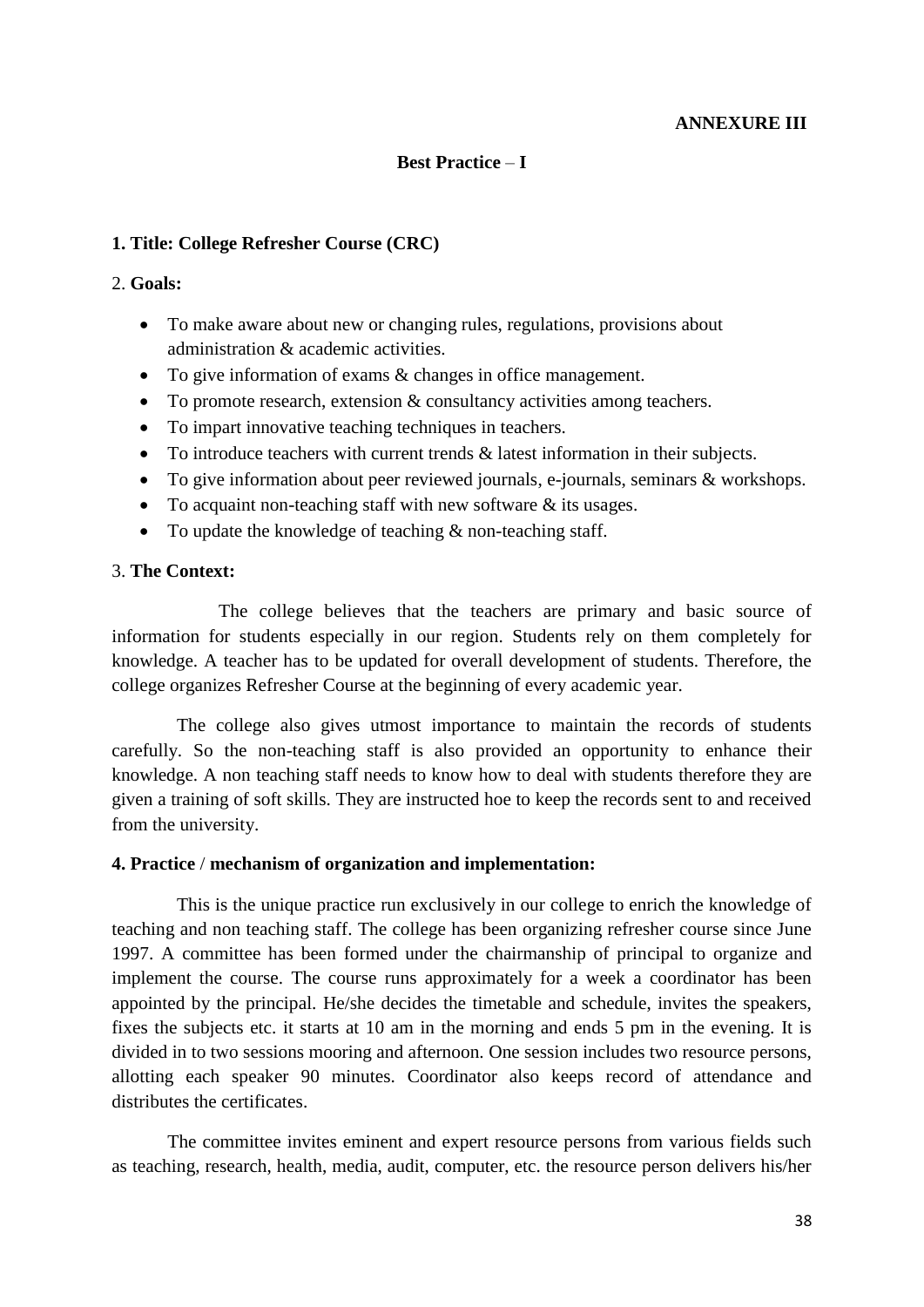speech on the given topic that helps to increase the knowledge of the audience.; the teachers absorbs new ideas and their doubts gets cleared as a result they encounter students with confidence and transfer their knowledge effectively.

## **5. Evidence of success/ beneficiaries**

 Refresher course provides 49 teaching staff and 10 non-teaching staff in our college an opportunity to develop their personality. It is mandatory for all our staff as it is run exclusively for our staff, but staff from other colleges can also enroll if they want to.

 It is observed that due to this course, our teaching staff is enabled and encouraged to deliver guest lectures on various new ideas in other colleges. It has also help teachers to publish their articles in journals; present their papers in conferences and publish chapters and books.

 The college refresher course has empowered the efficiency of non teaching staff. They are capable to operate new software and techniques introduced by the university to run smoothly the process of administration. They are able to complete online procedures of administration without any error.

# **6. Problems encountered & resources required:**

- The college refresher course does not have any financial assistance from UGC, Parent University, and State Government or from any other organization.
- It is difficult to get resource person available from nearby region.
- Parbhani city is not metro Politian or Cosmo Politian, therefore resource persons are not eager to come here.

# **7. Contact Details:**

- Name of the Principal: Dr Vasant Bhosale
- Name of the Institution: LSKJMM
- City: Parbhani
- $\bullet$  Pin code: 431401
- Accreditation Status: **'A' reaccredited**
- Phone Number: 02452 241234
- Website: www.nvmes.com
- Email: nutan\_mcollege@rediffmail.com
- Mobile: 09423143837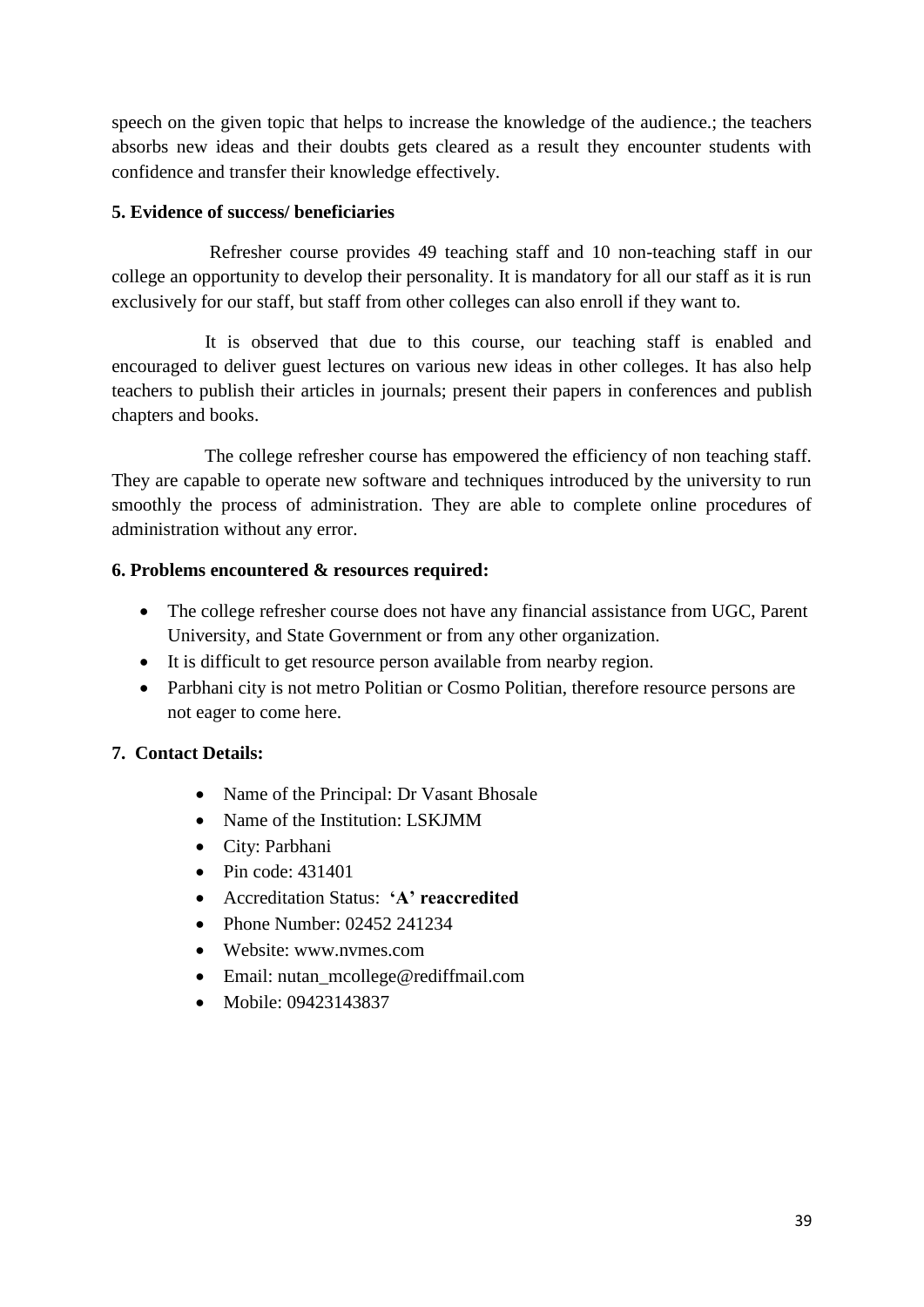## **BEST PRACTICE –II**

#### **1. Title: - Bridge of Friendship (BOF)**

#### **2. Goals:**

- To maintain equity among employees.
- To provide an opportunity to express the opinion of his\her colleagues about him/her.
- To encourage other employees to seek inspiration from her\his work.
- To preserve memories and establish friendship bond with the employee forever.
- To glorify the contribution of the employee.
- To give a platform to the employee to reveal his thoughts about the institution, colleague, work experience, challenges faced & opportunities received.
- To register the suggestion given by the employee for the future development.
- To appreciate the contribution of the employee by the management.

#### **3. Context:**

 Memories are the moments that last forever with us. The college takes initiatives to preserve the memories of the employee in the institution. The college intends to share sweet and beautiful memories of the employee with others. The college encourages employees to share emotions, feelings, thoughts and happiness of one another's. Therefore the college collects the information and keeps the record of the individual employee who is going to be retired. Bridge of Friendship is one of the media for the employees to discuss social issues through personal events and incidents. Bridge of Friendship is also useful to promote educational activities. Events and achievements even though at small scale on the part of the employee have to be appreciated and it does it well.

#### **4. Practice** / **mechanism of organization and implementation:**

 This is also the unique practice run exclusively in our college to enrich the knowledge of teaching and non teaching staff. The college has been publishing Bridge of Friendship magazine for a long time. A committee has been formed under the chairmanship of principal to organize and implement the process. A coordinator has been appointed. The coordinator is assisted by another teacher. They are given the responsibility to gather necessary data of the past of the employee who is going to be retired. Both of them together search photos, information of family background, experience, achievements, and awards of the employee.

They ask other employees to write article and maintain the record. The other employees get a chance to express personal opinion; they disclose the special moments they have spent together; they analyze the nature of the employee through poem or article; they throw light on the relationship between the employee and students. Thus vivid traits  $\&$  secrets of the character of the employee are opened.